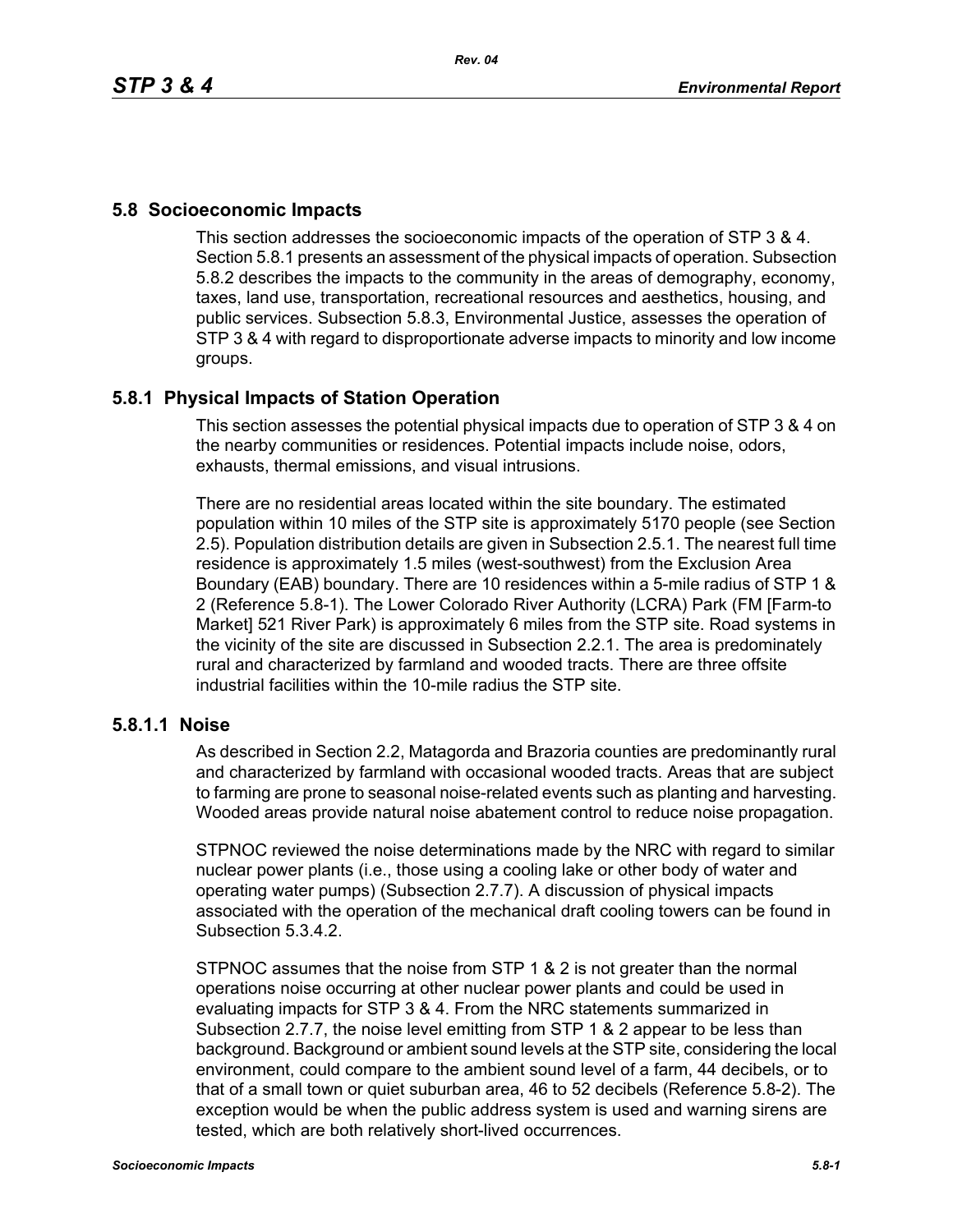Noise level attenuates with distance. A 3-decibel decrease is perceived as roughly halving loudness; a 3-decibel increase doubles the loudness. The noise from an earthmover can be as high as 94 decibels from 10 feet away, and 82 decibels from 70 feet away. A crane lifting a load can make 96 decibels of noise; at rest, it may make less than 80 decibels. Moderate auto traffic at a distance of 100 feet (30 meters) rates about 50 decibels. To a driver with a car window open or a pedestrian on the sidewalk, the same traffic rates about 70 decibels (Reference 5.8-3); that is, it sounds four times louder. The level of normal conversation is about 50 to 60 decibels.

Major equipment components are housed within structures that provide noise attenuation. Intermittently operated equipment (i.e., emergency diesel generators, combustion turbine generator) are equipped with mufflers to reduce exhaust noise.

No public roads, public buildings or residences are located within the EAB. After the completion of construction of STP 3 & 4, areas that were used for construction support will be graded, landscaped, and planted to enhance the overall site appearance. Previously forested areas cleared for temporary construction facilities will be revegetated, and harsh topographical features created during construction will be contoured to match the surrounding areas (Subsection 3.1.2). This revegetation will provide an additional buffer for operations-related noise. The STPEGS Annual Environmental Operating Report (Reference 5.8-1) identifies 10 residences within a 5 mile radius of the currently operating units. The exclusion area boundary is greater than 4000 feet in all directions from the new STP 3 & 4 footprint. Attenuation of noise associated with STP 3 & 4 operations would be similar to that which is currently occurring for STP 1 & 2.

Impacts from the noise associated with the operation of STP 3 & 4 would be SMALL and would not require mitigation.

#### **5.8.1.2 Air Quality**

Section 5.4 discusses the impacts to members of the public from radioactive air emissions from STP 3 & 4. Subsection 5.8.1.2 is focused in impacts to members of the public from non-radiological air emissions.

Matagorda and Brazoria Counties are part of the Metropolitan Houston-Galveston Intrastate Air Quality Control Region (AQCR) (Reference 5.8-4). All areas within the Metropolitan Houston-Galveston Intrastate AQCR are classified as achieving attainment with the National Ambient Air Quality Standards (NAAQS), with the exception of the Houston-Galveston-Brazoria 8-Hour Ozone Non-attainment Area. (Reference 5.8-5). A discussion of current and projected regional air quality conditions is contained in Subsection 2.7.2.

The NAAQS define ambient concentration criteria for sulfur dioxide  $(SO<sub>2</sub>)$ , particulate matter with aerodynamic diameters of 10 microns or less ( $PM_{10}$ ), particulate matter with aerodynamic diameters of 2.5 microns or less  $(PM<sub>2.5</sub>)$ , carbon monoxide (CO), nitrogen dioxide (NO<sub>2</sub>), ozone (O<sub>3</sub>), and lead (Pb). These pollutants are generally referred to as "criteria pollutants." Areas of the United States having air quality as good as or better than the NAAQS are designated by the U.S. Environmental Protection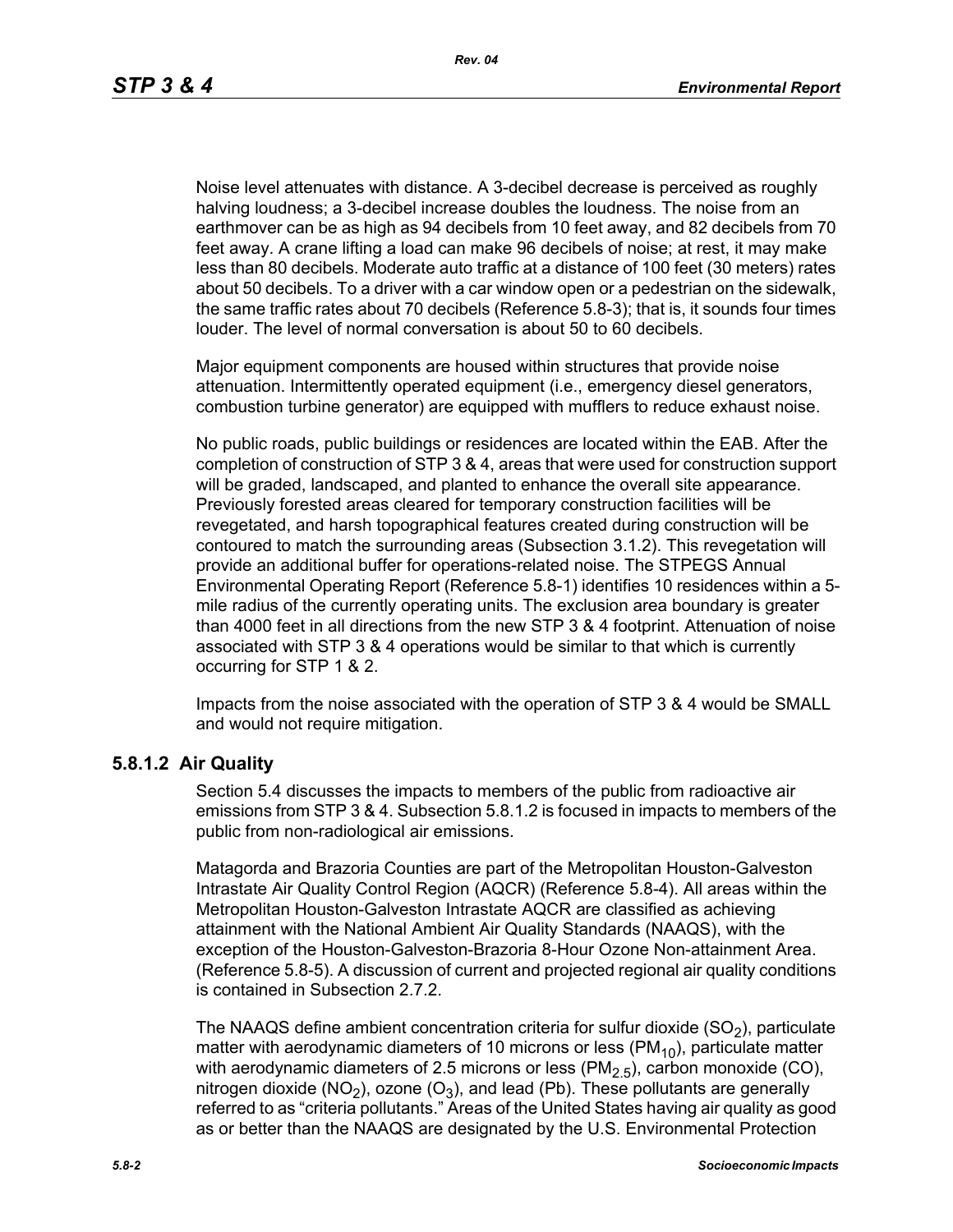Agency (EPA) as attainment areas. Areas with air quality that is worse than the NAAQS are designated by EPA as non-attainment areas (Reference 5.8-5). The Houston-Galveston-Brazoria area holds non-attainment status for ground-level ozone under the 8-hour standard that became effective June 15, 2005. Counties affected under this status are: Brazoria, Chambers, Fort Bend, Galveston, Harris, Liberty, Montgomery, and Waller. The region was classified as being in "moderate" nonattainment of the 8-hour standard and was given a maximum attainment date of June 15, 2010 (Reference 5.8-5).

STP 3 & 4 will have three standby diesel generators per unit, and one combustion turbine generator per unit. Emissions from those sources are described in Subsection 3.6.3. Section 1.2 lists all authorizations required before the start of operation, including the authorizing agency, the source of authorization, the requirement for authorization, and the permitted activity. The standby diesel generators and turbine generators would be operated periodically on a limited short-term basis. Subsection 3.6.3.1 discusses the operation of these systems. Table 3.6-3 describes annual estimated emissions from these sources, including equipment use estimates. No operational sources of gaseous emissions other than diesel generators, auxiliary boilers, or combustion turbines are planned for STP 3 & 4. Properly maintained asphalt or concrete access roads, and appropriate speed limits, would minimize the amount of fugitive dust generated by the commuting workforce. The impact of the operation of STP 3 & 4 on air quality would be SMALL, and would not warrant mitigation.

#### **5.8.1.3 Thermal Emissions**

Heat dissipation to the atmosphere from operation of the cooling towers and the Main Cooling Reservoir (MCR) is described in Subsection 5.3.3.1. The plumes from the cooling towers would occur in each direction of the compass and would be spread over a wide area. The average plume lengths would be short and would not be long enough to reach the site boundary in most directions. Fogging and icing from the operation of the cooling tower is not predicted to occur, and fogging from the operation of the MCR is expected to occur infrequently. Salt deposition due to water droplets drifting from the cooling towers is only predicted to occur for locations less than two miles from the towers. Shadowing in the vicinity of the cooling towers and in nearby agricultural areas was predicted to occur for less than 40569 hours per season and 325158 hours annually. This represents less than  $447\%$  of the total hours of each season and  $4\%$  of the total hours per year. Ground-level increases in humidity would occur in the immediate vicinity of the cooling towers, on developed land within the STP site boundary.

The NRC's Environmental Standard Review Plan (NUREG-1555) notes that the plume from a cooling pond like the MCR would exist as a fog over the pond or as ground-level fog evaporating within 300 meters from the pond, or would lift to become stratus for winds less than or equal to 2.2 meters per second. Elevated plumes and the associated shadowing would not be expected from the operation of the MCR.

Because there is no residential area within the site boundary, the impacts on nearby communities from thermal emissions would be SMALL and no mitigation would be required.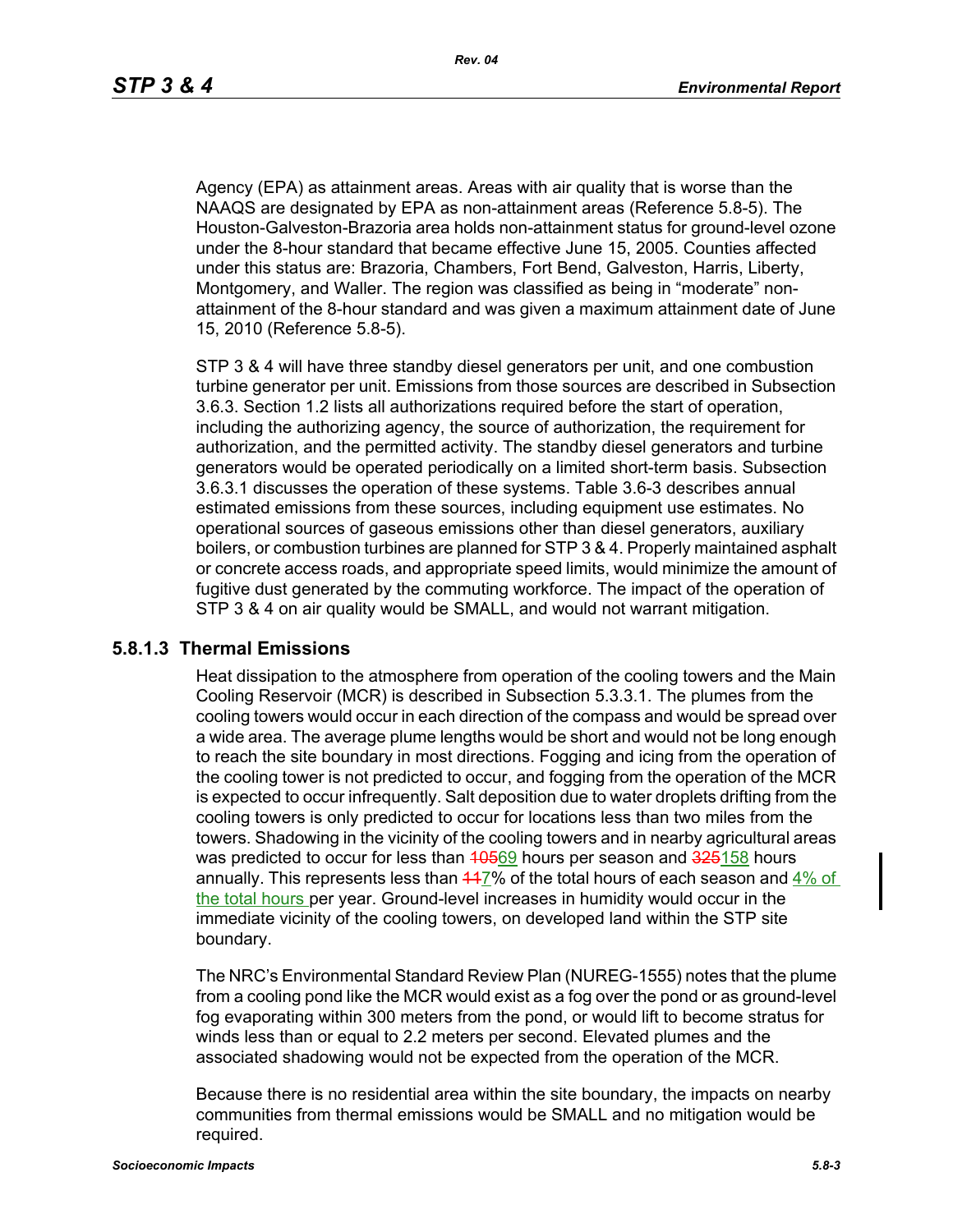### **5.8.1.4 Visual Intrusions**

The nearest full-time residence is approximately 1.5 miles west-southwest from the EAB boundary. There are 10 residences within a 5-mile radius of STP 1 & 2. The LCRA Park (FM 521 River Park) is approximately 6 miles east of the STP site. At this distance, the STP 3 & 4 reactor containment buildings and the two mechanical draft cooling towers would be visible. Impacts from the additional structures would be SMALL compared to existing conditions and would not warrant mitigation.

The visual impacts from the operation of the cooling towers would be the towers themselves plus the plumes generated during operation. Specifics for modeling of the plume are contained in Subsection 5.3.3. Specifics for the length and frequency of elevated plumes are contained in Subsection 5.3.3.1.0. The plumes from the cooling towers would occur in each direction of the compass and would be spread over a wide area, reducing the time that the plume would be visible from a particular location. The average plume lengths would be relatively short. Plumes would be visible at the 10 residences within the 5-mile radius for periods ranging from between 16 hours/year to 183 hours/year. These plumes would only be visible during daylight hours for these periods. Because of the varying directions and short average plume lengths, impacts from elevated plumes would be SMALL and not warrant mitigation.

The current Reservoir Makeup Pumping Facility (RMPF) is visible from the Colorado River and from the east bank of the river. This facility was sized for four units and, therefore, there would be no change in its visibility over existing conditions related to STP 3 & 4. Visual impact of the RMPF would be SMALL and would not warrant mitigation.

## **5.8.1.5 Other Impacts**

Roads within the vicinity of the STP site would experience a temporary increase in traffic at the beginning and the end of the shift. However, the current road network has sufficient capacity to accommodate the increase, as detailed in Subsection 5.8.2. Therefore, no significant traffic congestion would result from operation of STP 3 & 4. Impact to roads in the vicinity of the STP site would be SMALL and would not warrant mitigation.

### **5.8.1.6 Conclusion**

Physical impacts to the surrounding population as a result of operation of STP 3 & 4 would be SMALL and would not warrant mitigation.

## **5.8.2 Social and Economic Impacts**

This section evaluates the demographic, economic, infrastructure, housing, and community including education and public services impacts to the region as a result of operating STP 3 & 4. The evaluation assesses impacts of operation and of demands placed by the workforce on the region. STP 3 & 4 would require approximately 888 workers (Subsection 3.10.3). The current schedule projects a commercial operation date of 2015 for STP 3 and 2016 for STP 4. This analysis conservatively assumes that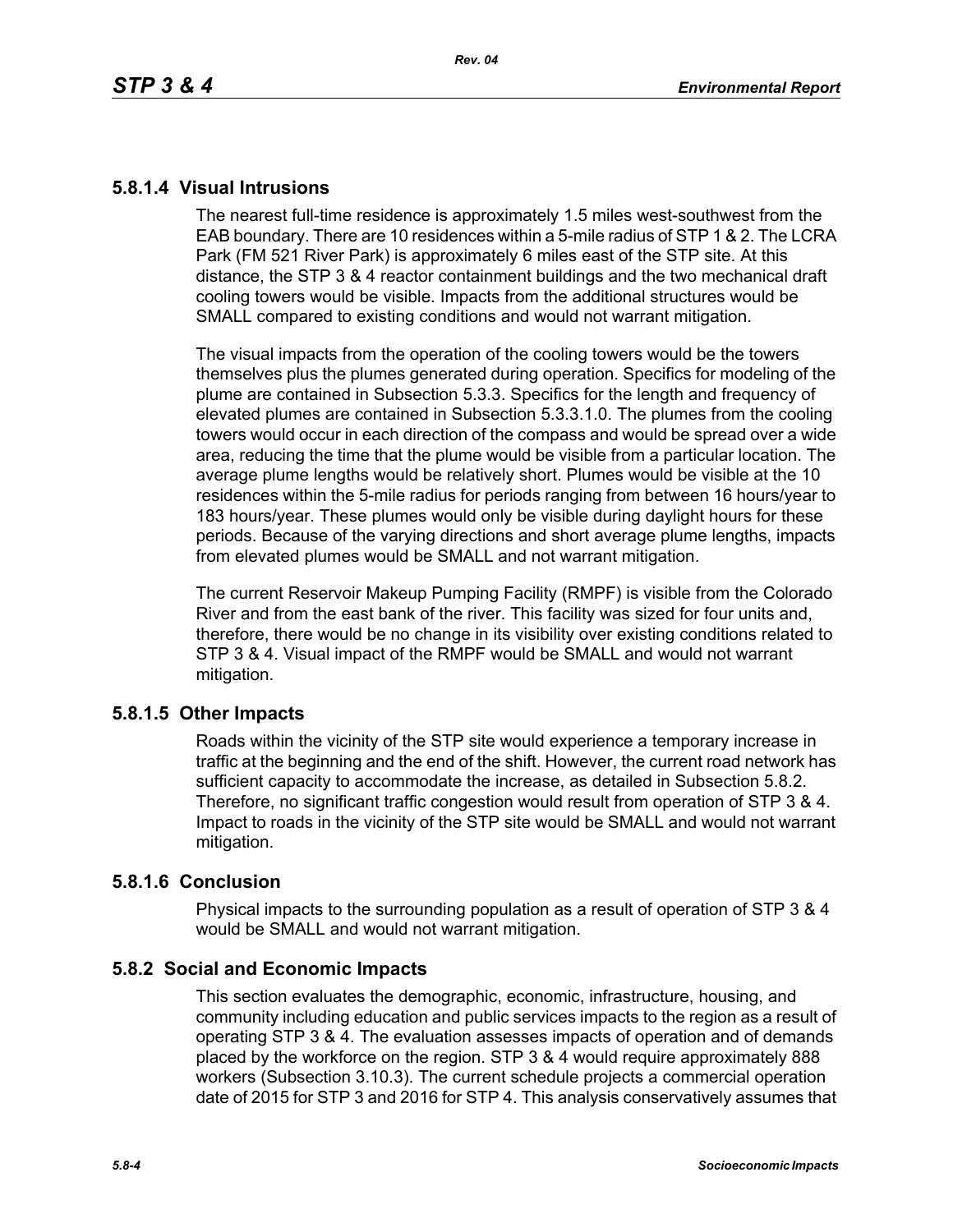STP 3 & 4 will apply for license renewal, which would extend their operation an additional 20 years—until 2075 and 2076, respectively.

It is likely that operation of STP 3 & 4 would overlap for a 33-year period from 2015 to 2048 with the continued operation of STP 1 & 2, which currently employs approximately 1365 onsite staff (1140 STP staff plus 225 contractors) (Table 2.5-1). This analysis conservatively estimated that STP 1 & 2 will apply for license renewal, which would extend their operation an additional 20 years—until 2047 and 2048, respectively. STP 1 & 2 refueling outages last approximately 17 to 35 days and require approximately 1500 to 2000 additional workers. For the new units, refueling outages would be similar to those of STP 1 & 2.

In performing these socioeconomic analyses, the migration and residential distribution of the operations workforce is based on the residential distribution of the current operations workforce. As stated in Section 2.5, approximately 83% of the STP 1 & 2 workers reside within two counties—Matagorda (60.7%) and Brazoria (22.4%). The remaining 17% are distributed across 18 other counties (Table 2.5-1).

# **5.8.2.1 Demography**

The 2000 population within the 50-mile radius of the region was approximately 258,960 and is projected to grow to approximately 657,940 by 2080, for an average annual growth rate over the 60-year period of 1.2% (see Table 2.5-2). STPNOC anticipates employing 888 operations workers at STP 3 & 4. In reality, a percentage of this workforce would already reside within the 50-mile region and the remainder would migrate into the region. However, to be conservative, STPNOC assumes that all of the STP 3 & 4 employees will migrate into the region, and that each operations worker will bring a family. The average household size in Texas is 2.74 (Reference 5.8-6). The average household size, 2.74, is used instead of average family size, 3.28, in order to slightly offset the estimated increase in population caused by the assumption that all of the STP 3 & 4 workforce would migrate into the 50-mile radius.

An operational workforce of 888 would increase the population in the 50-mile region by 2433 people (888 workers  $\times$  2.74). It was assumed that the residential distribution of [the STP 3 & 4 workforce would resemble that of the current STP 1 & 2 workforce \(Table](http://www.stats.bls.gov/)  2.5-1). Therefore, approximately 1477 people (60.7% × 2433) would live in Matagorda County and 545 (22.4% × 2433) would live in Brazoria County. These numbers constitute 3.9% and 0.2% of the 2000 populations of Matagorda and Brazoria Counties, respectively. They would constitute even smaller percentages of the projected populations of those counties.

The employees and their families not residing in Matagorda or Brazoria County (411 people) would be scattered throughout the other counties within the 50-mile radius. Based on the distribution of the STP 1 & 2 operations workforce, the maximum number of workers in any one county other than Matagorda and Brazoria would be 40 (i.e., 4.5% of the 888 operations workers, see Table 2.5-1). Including family members, the maximum population increase would be 109 people. This increase in population would represent a small percentage of the existing populations of any one of those counties.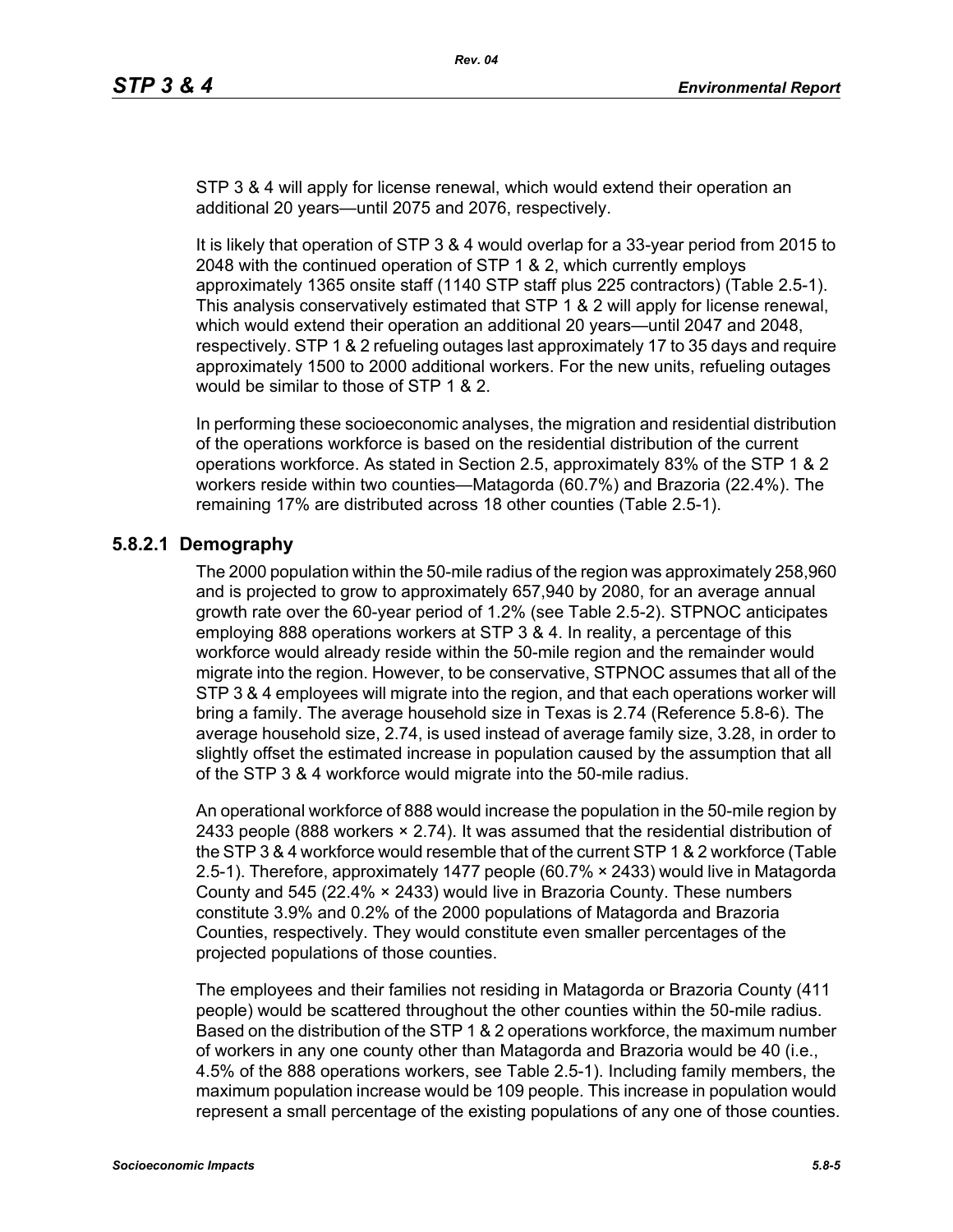Additional jobs in the region would result from the multiplier effect attributable to the new operations workforce. In the multiplier effect, each dollar spent on goods and services by an operations worker becomes income to the recipient who saves some but re-spends the rest. The recipients' re-spending becomes income to someone else, who in turn saves part and re-spends the rest, and so on and so forth. The number of times the final increase in consumption exceeds the initial dollar spent is called the "multiplier." The U.S. Department of Commerce Bureau of Economic Analysis Economics and Statistics Division provides multipliers for industry jobs and earnings (Reference 5.8-7). The economic model, RIMS II, developed by the U. S. Department of Commerce, Bureau of Economic Analysis incorporates buying and selling linkages among regional industries and is used to estimate the impact of new nuclear plantrelated expenditure of money in the region of interest. For every operations job at the new units, an estimated additional 1.47 jobs would be created in the 50-mile region, which means that 888 direct jobs would result in an additional 1305 indirect jobs for a total of approximately 2193 new jobs in the region (Table 5.8-1). Since most indirect iobs are service-related and not highly specialized, most, if not all, indirect jobs would likely be filled by the existing workforce within the 50-mile region. For every dollar spent by a worker, an estimated additional 0.56 dollars would be injected into the regional economy (Reference 5.8-7).

# **5.8.2.2 Impacts to the Community**

## **5.8.2.2.1 Economy**

The impact of the operation of STP 3 & 4 on the local and regional economy depends on the region's current and projected economy and population. The economic impacts of a potential 60-year period of operation are discussed below.

In the other socioeconomics sections in Chapter 5, all new operating personnel are conservatively assumed to come from outside of the 50-mile region. The reason that approach is considered conservative is that stresses to regional resources, such as water supplies, would be greater with a larger in-migration and would be considered negative. Conversely, with respect to the regional economy, a larger in-migration of project-related population would be considered positive. Therefore, to avoid overstating the level of impact to the economy, a range of impacts based on 50% to 100% of the operations workforce migrating into the 50-mile radius is considered.

The employment of the operations workforce for such an extended period of time would have economic and social impacts on the surrounding region. Matagorda County would be the most affected county in the 50-mile region because it would have more employees residing than any other county, and it would receive property tax revenues assessed on the new units. The influx of people spending wages, paying taxes, using public services and utilities, and building houses has a more noticeable impact on Matagorda County with its lower population, than Brazoria County, which has a greater population and would also have an influx but not as large.

The wages and salaries of the operating workforce would have a multiplier effect that would result in an increase in business activity, particularly in the retail and service industries. Assuming the entire operations workforce would migrate into the 50-mile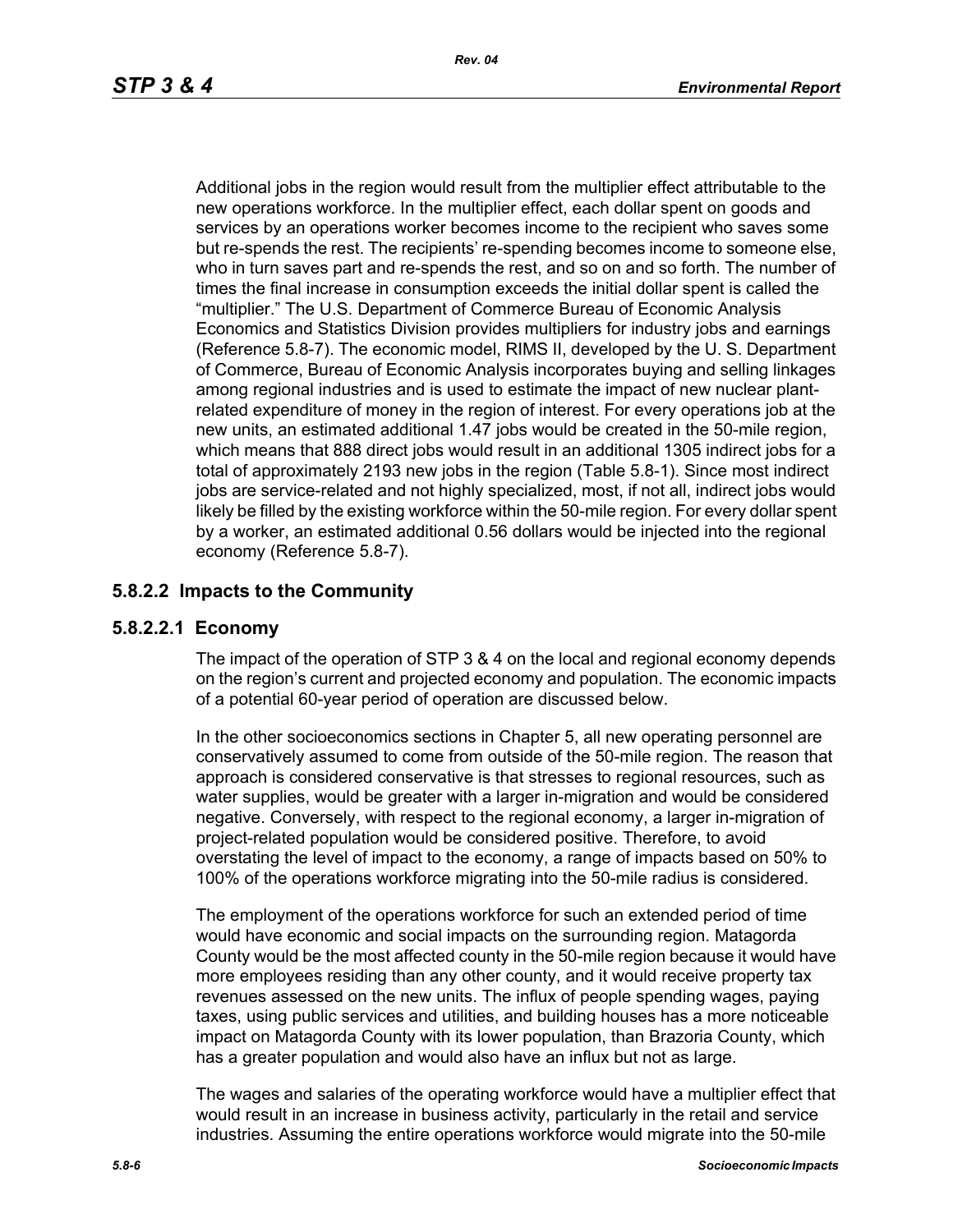radius, the creation of 888 jobs would inject \$90,181,728 to \$110,129,760 per year into the regional economy. If only half of the workers would migrate into the region (assuming the other half would already reside within the region), this dollar impact would be reduced by 50%. These conclusions are analyzed below.

The wage range of a nonmanagerial operations worker is assumed to be \$65,100 to \$79,500 per year. Managerial staff wages would be larger, but these employees comprise a smaller percentage of the workforce. Therefore, to be conservative, the nonmanagerial wage range was used. The range was multiplied by the number of workers—888—to calculate total dollars earned per year of \$57,808,800 to \$70,596,000.

An earnings multiplier for the power generation and supply industry in the two-county region, 1.56 (Reference 5.8-7), was applied to the total dollars earned per year. According to these calculations, the total impact of worker wages on the 50-mile region would be between \$90,181,728 and \$110,129,760 per year. If only 50% of the operations workforce would migrate into the region, the dollar impact would be \$45,090,864 to \$55,064,880 per year. (Note: STPNOC acknowledges that the earnings multiplier is for the two-county region, but believes that this multiplier is reasonably representative of the balance of counties within the 50-mile radius.)

As stated previously in Subsection 5.8.2.1, for every new operations job, an estimated additional 1.47 indirect jobs would be created, which means that the 888 direct jobs would result in an additional 1305 jobs for a total of 2193 jobs. If 50% of the operations workforce would migrate into the 50-mile region, then 444 direct jobs would result in an additional 653 additional jobs, for a total of 1097 new jobs.

Most indirect jobs would be service-related, not highly specialized, and filled by the existing workforce within the 50-mile region, particularly the two counties of interest. There are currently 8870 unemployed workers in the two counties. This equates to a 5.9% unemployment rate in the two counties. Some or all of the indirect jobs created by the operations workforce would be filled by unemployed workers in these counties. This would have a positive impact on the economy by providing new business and job opportunities for local residents.

Because of the estimated distribution of the workers, Matagorda County would experience 60.7% of this economic activity and Brazoria County would experience approximately 22.4%. Matagorda County would be the most affected. Beyond Matagorda County, the impacts would become more diffuse since a smaller percentage of the workforce would live in the other counties and the larger economic bases of some counties, particularly Brazoria County, would serve to dilute any impacts.

Therefore, the impacts of STP 3 & 4 operations on the economy would be beneficial and SMALL everywhere in the region except Matagorda County, where the impacts would be beneficial, MODERATE, and positive, and mitigation will not be warranted.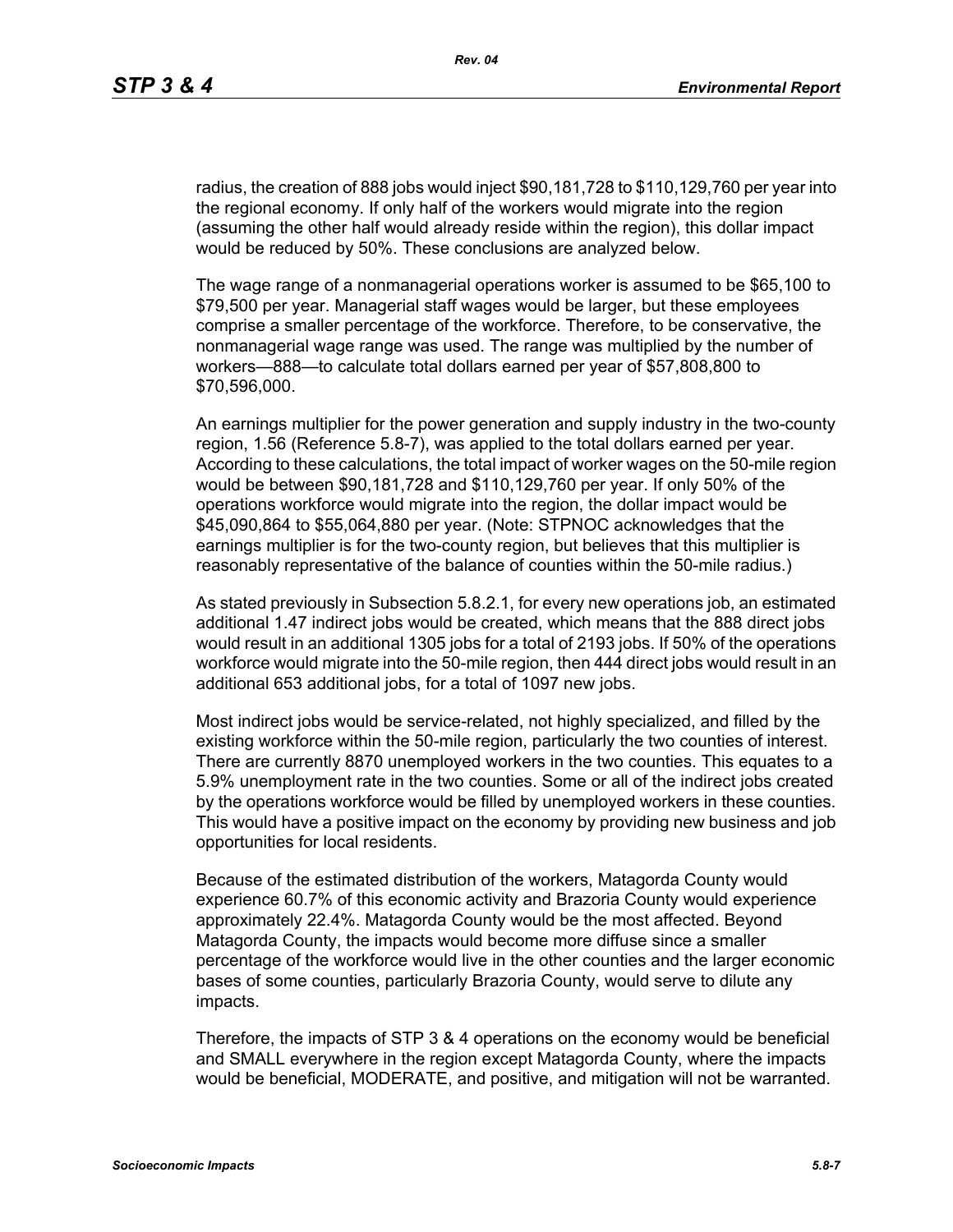## **5.8.2.2.2 Taxes**

Several types of taxes would be generated by the operation of STP 3 & 4, which would begin operation in 2015. In addition to taxes currently paid, NRG South Texas LPNINA Texas 3 LLC and NINA Texas 4 LLC (STPNOC's only owner subject to taxation) would pay additional franchise, sales, and property taxes based on the value and power generated by STP 3 & 4 and on operating expenditures. New workers and their families would also contribute sales and property tax revenues to the area.

Subsection 4.2.2.2.2 provides a detailed description of the significance categories applicable to tax impacts, which are derived from the analysis in the Generic Environmental Impact Statement (GEIS) for License Renewal of Nuclear Plants (NUREG-1437). STPNOC reviewed this methodology and determined that the significance levels were appropriate to apply to an assessment of tax impacts as a result of STP 3 & 4 operations. In summary, significance levels are considered SMALL if new tax payments are under 10% of the taxing jurisdiction's revenue, MODERATE if payments are 10% to 20%, and LARGE if payments represent more than 20% of revenue.

### Personal Income and Corporate Franchise Taxes

As noted in Subsection 2.5.2.3, Texas has no personal income tax, but recently amended the law to extend coverage of the franchise tax on businesses; the changes take effect January 1, 2008. To date, NRG-South Texas LP (STPNOC's only taxable ownership entity) has not been required to pay franchise tax on STP 1 & 2. As of July 2007, the state of Texas has not yet completed the implementing regulations for the new law, and the applicability of the franchise tax to various types of ownership structures is not yet fully defined.

The franchise tax is a gross margin tax (i.e., it is calculated on revenues less allowable operating costs). Under the energy industry's current unregulated environment, neither revenues nor operating costs are fully predictable for several years in the future. Therefore, NRG has estimated a range for annual franchise tax payments on STP 3 & 4. For STP 3, payments are based on gross margin estimates of \$468 to \$543 million per year, yielding franchise tax payments of \$4.7 to \$5.4 million, while payments for STP 4 would be based on gross margin estimates of \$390 to \$470 million per year, yielding franchise tax payments of \$3.9 to \$4.7 million. These estimates assume that STP 3 & 4 would be 100% privately owned and fully subject to the franchise tax. If part of the ownership were to include publicly-owned organizations (as is currently the case for STP 1 & 2), and if these organizations were not fully subject to the franchise tax, the tax payments would be lower.

Based on these estimates (and assuming 100% private ownership), the owners of STP 3 & 4 would pay an estimated \$4.7 to \$5.4 million in franchise taxes in 2015, the first year of operation for STP 3, and an estimated \$8.6 to \$10.0 million in 2016, when STP 4 comes on line, and in subsequent years. The state of Texas has projected franchise tax revenues for the 2008-2009 biennium at over \$5.8 billion (or \$2.9 billion per year) (Reference 5.8-8). Since the tax applicability will change substantially beginning in 2008, it is not possible at this time to project the revenue to years 2015–2016.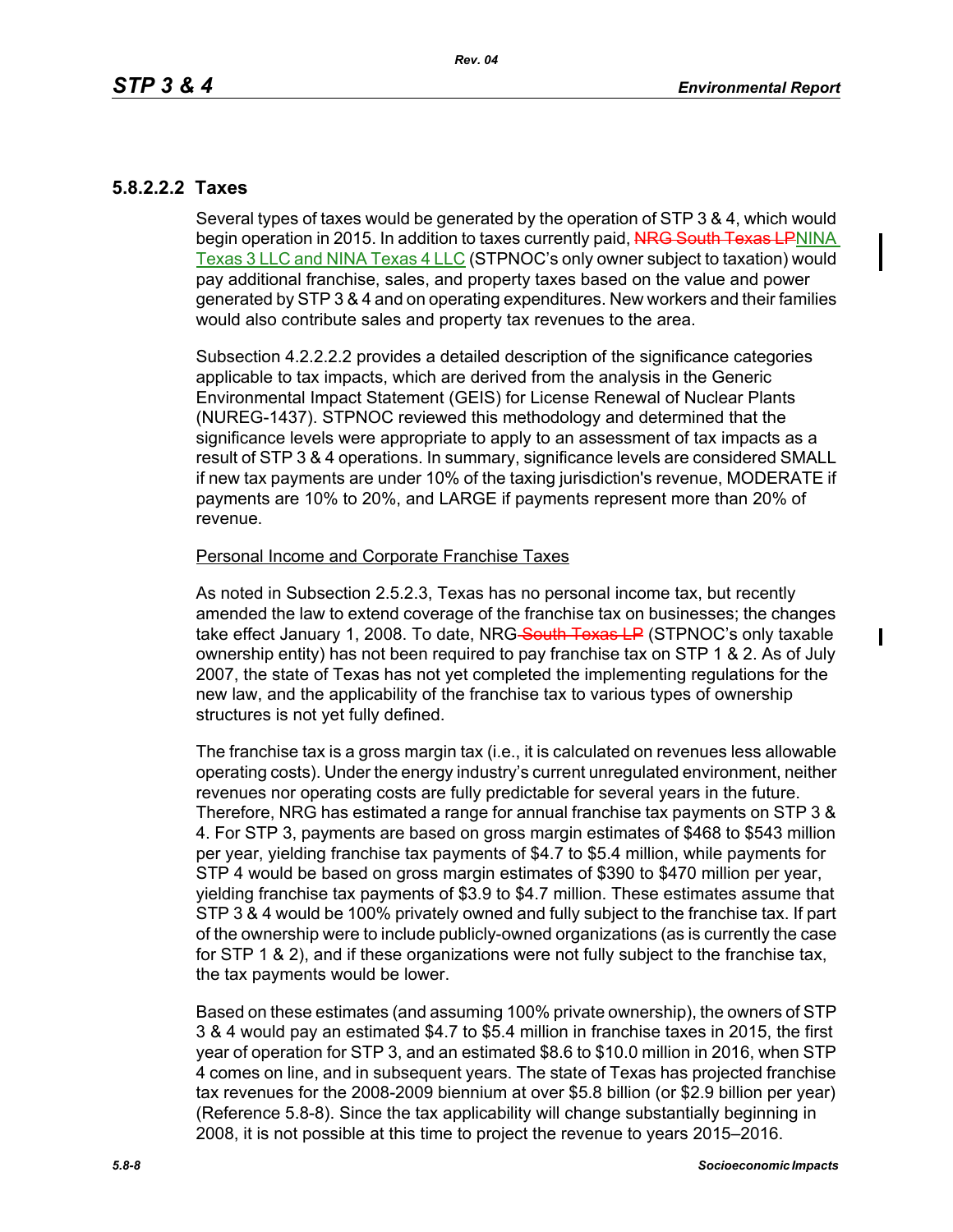However, the projected payments for STP 3 & 4 represent well under 1.0% of the state's projected franchise tax revenues for 2009. It is likely that franchise tax payments for STP 3 & 4, beginning in 2015 would represent a SMALL positive impact to the state of Texas for franchise tax collections.

In addition to direct taxes paid for STP 3 & 4, local operating expenditures as well as purchases by the operating workforce would have a multiplier effect on the local economy, where money would be spent and re-spent within the region. Because of this multiplier effect, businesses in Matagorda County and adjacent areas, particularly retail and service sector firms, could experience revenue increases, and there may be prospects for new startup firms and additional job opportunities for local workers. Existing and new firms could generate additional profits, which would further contribute to increased franchise taxes, although the exact amount is unknown. Impacts would be positive and SMALL.

STP's expansion could also stimulate the formation of new businesses and the expansion of existing firms; these businesses would increase Texas franchise tax collections. Thus, the business tax base in the region would expand, especially in Matagorda County, but also in adjacent counties where STP's expansion could stimulate the economy. Impacts to Texas franchise tax collections would be positive and SMALL.

#### Sales and Use Taxes

The state of Texas, Matagorda County, and cities and counties surrounding the STP site would experience an increase in the amount of sales and use taxes collected. Additional sales and use taxes would be generated by retail purchases by the operating workforce, and from increased expenditures by STPNOC for the operation of STP 3 & 4.

Currently, it is difficult to assess the extent of impact on sales and use tax collections from the new workforce. Matagorda County has a small population and is predominantly rural, with limited shopping or entertainment options. The Houston metropolitan area is the retail center of the region, so it is likely that suburbs and towns along the southern part of greater Houston, such as Lake Jackson in Brazoria County, would realize the greatest increase in, and derive the greatest benefit from, sales taxes, although this would be a SMALL positive impact relative to their overall sales tax revenues. However, it is also likely that Bay City and, to a much lesser extent, Palacios, would also experience SMALL to MODERATE positive impacts from increased sales tax collections. In absolute terms, the amount of sales and use taxes collected over a potential 60-year operating period could be large, but SMALL when compared to the total amount of taxes collected by Texas and the affected counties and cities.

STPNOC has estimated annual expenditures for goods and services during operations at \$60 million, and estimates that 20%, or \$12 million, would be spent locally. To approximate the impact on state and local sales tax revenues, the total was taken as a percentage of increase over the latest year for which actual sales tax revenues were available. It was assumed that none of the items is exempt from sales tax, and that all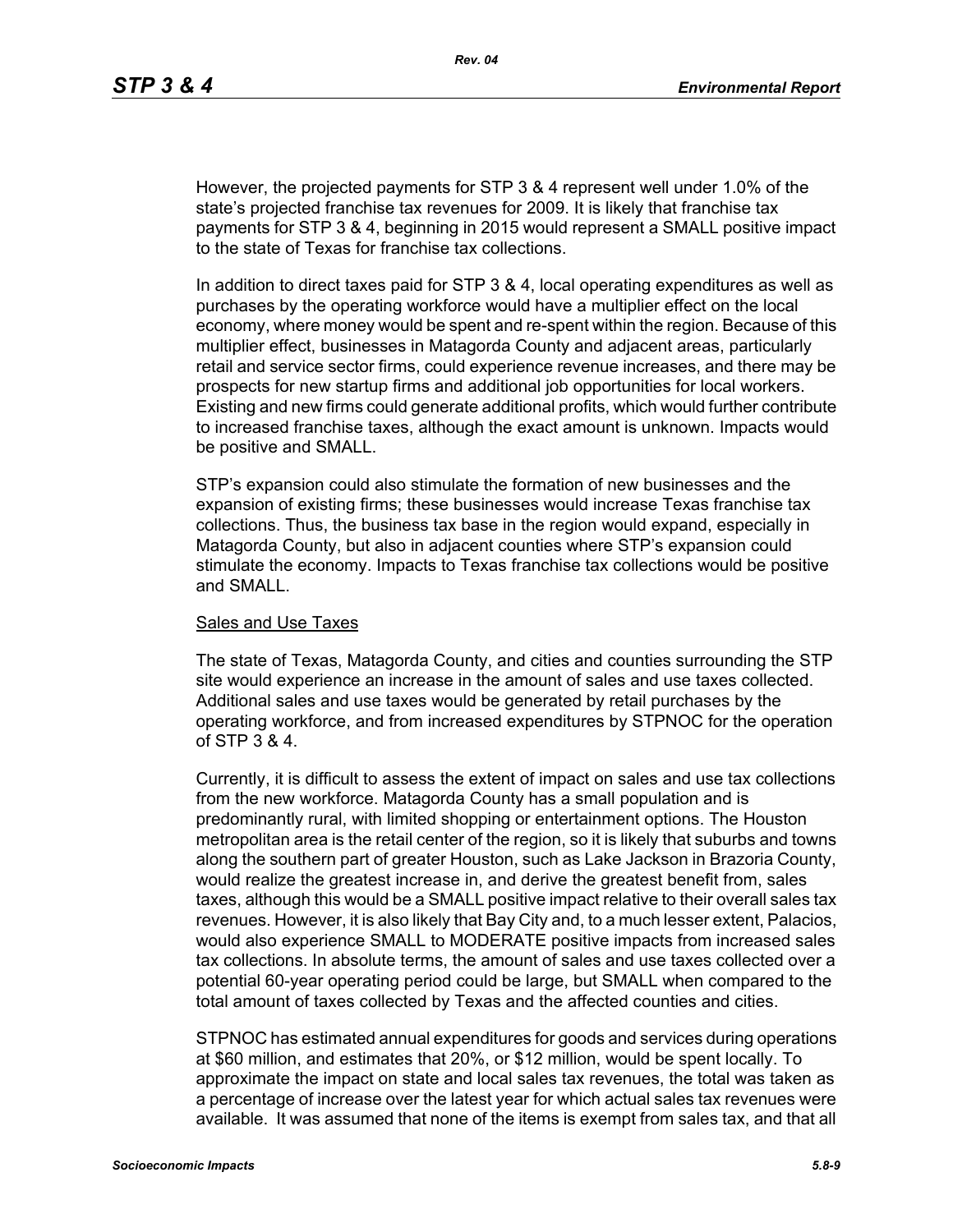are subject to Texas sales or use tax. Because of the limited retail opportunities in Bay City and Palacios, a sensitivity analysis was performed to assess the range of impacts from spending 10% to 100% in each jurisdiction. The analysis also addressed the uncertainty regarding private/public ownership of STP 3 & 4 (as noted above, STP 1 & 2 are currently 44% investor-owned and 56% publicly-owned). Only the privatelyowned segment is subject to sales tax. Therefore, scenarios for 44%, 60%, 80%, and 100% private ownership were assessed. The analysis is presented in Table 5.8-2.

Depending on the ownership scenario, annual Texas sales tax revenues would range from \$1.65 million to \$3.75 million, representing an increase over 2006 sales tax revenues of 0.009% and 0.021%, respectively, a SMALL and positive impact.

Annual impacts to Bay City or Palacios tax revenues were estimated to range from a low of \$10,590 (44% private ownership with only 10% subject to local taxation) to \$240,000 (100% private ownership and 100% spent in either city). (Both cities impose a 2% sales tax, so the potential sales tax revenues are identical.) The associated increases over Bay City's 2005 sales tax revenues (\$3.7 million) range from 0.3% to 6.5%, while the increases over Palacios' 2006 sales tax revenues (\$219,500) could range from 4.8% to 109.3%. However, because of the limited availability of goods and services, it is unlikely that a major proportion of expenditures would occur in Bay City. At the present time, it is not possible that more than a small proportion of purchases would occur in Palacios, whose population is roughly one-fourth of Bay City's. Based on current retail opportunities, it is likely that impacts to either locale would be positive and SMALL to MODERATE. However, if additional STP suppliers were to locate within either city, sales tax revenue impacts could range from SMALL to LARGE.

#### Other Sales- and Use-Related Taxes

Visitors to STP during the operations of STP 3 & 4, as well as workers used for outage maintenance activities over the life of the new (and existing) units, would use local motels and pay the hotel occupancy tax that is imposed by the state of Texas (currently 6%) and the City of Bay City (currently 7%). Because of Bay City's small population, MODERATE benefits to the city could result from these tax collections, while benefits to the state of Texas would be SMALL when compared to overall hotel occupancy tax collections.

With new residents, the cities of Bay City and Palacios would receive positive impacts from increased sales tax collections on telecommunications services and on the residential use of gas and electricity. The amounts are unknown at this time but are expected to be relatively SMALL.

#### Property Taxes — Counties and Special Districts

During the operation of STP 3 & 4, the additional assessed valuation of the plant (over the existing amount for STP 1 & 2) would be based on some combination of cost, income from the sale of electric power, and market value. Some inputs to the formulas would be negotiated between the owners of STP 3 & 4 and the appraisal district.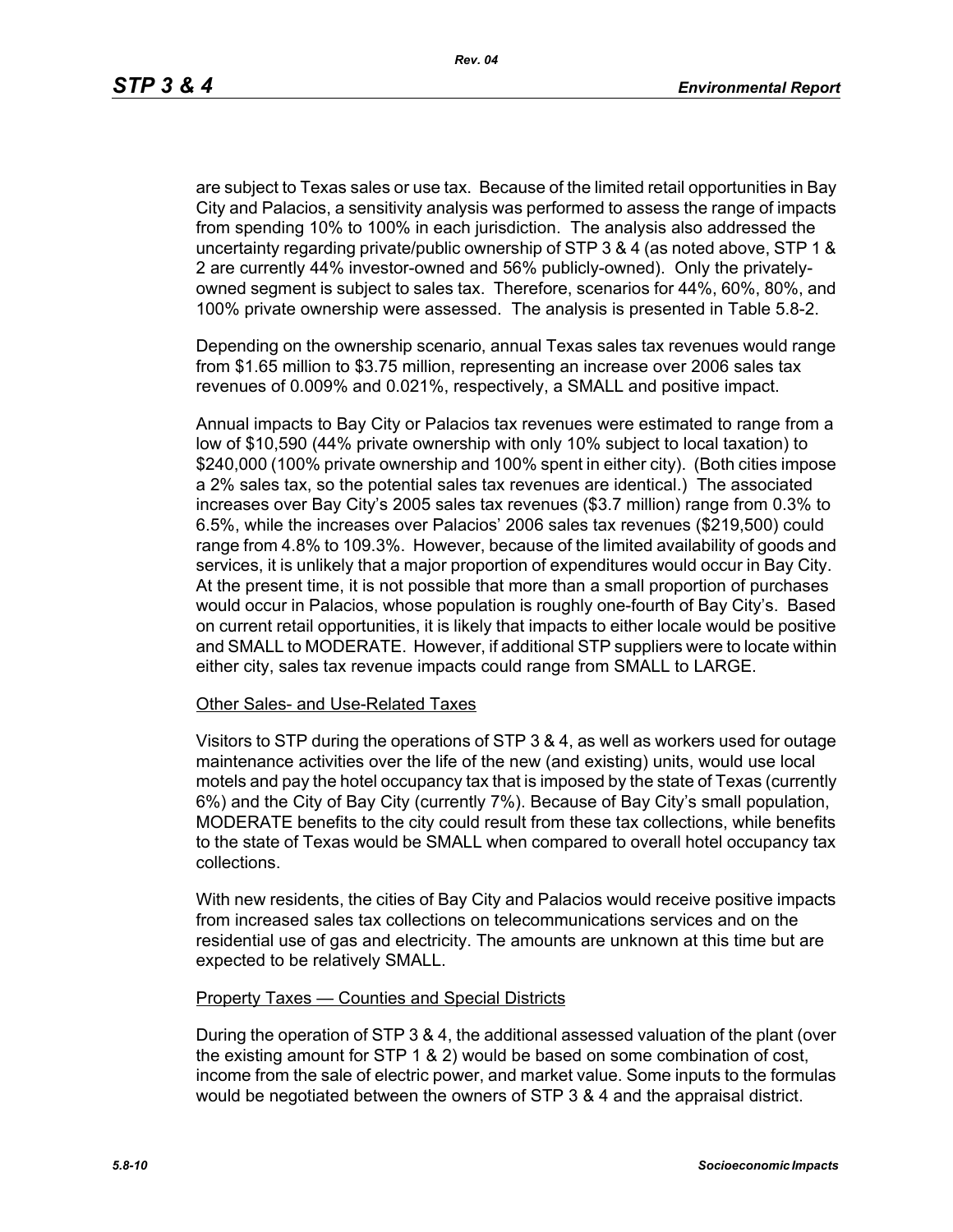During the 60-year operation period for STP 3 & 4, the plant owners subject to taxation would pay additional property taxes to Matagorda County, the Matagorda County Hospital District, Navigation District #1, Drainage District #3, the Palacios Seawall District, and the Coastal Plains Groundwater Conservation District (see Table 2.5.2.3- 15) based on the appraised valuation.

These property tax payments would be one of the main sources of economic impact related to the operation of STP Units 3 & 4. Currently, tax payments on STP Units 1 & 2 represent approximately 75% of the total property taxes received by Matagorda County (see Table 2.5-14). Property taxes to be paid by the owners for STP 3 & 4 during operations would depend on many factors, including millage rates, the percent ownership of each co-owner, and the co-owner's taxable status. Therefore, the valuation amount, and actual taxes that would be paid, cannot be determined at this time. In order to estimate the magnitude of impact on Matagorda County property tax revenues, however, ownership scenarios were used to estimate tax payments. These estimates are based on the assumption that STP Units 3 & 4 would be assessed at a similar value to Units 1 & 2. Table 5.8-5 presents the results of this analysis, which reveals that property tax revenues for Matagorda County and the affected special districts would increase substantially over 2006 total levies, from 25.6% (Coastal Plains Groundwater Conservation District, under the 44% ownership scenario), to 188% (Palacios Seawall District, under the 100% ownership scenario). It is likely that over the coming years, tax collections unrelated to STP could increase. In this case, the impacts shown in the analysis could be overstated. Other factors would also affect the precise amount of impact for the various entities. However, it is highly likely that the tax payments for STP Units 3 & 4 after the units begin operation would represent a very LARGE and positive impact to all of the taxing entities and to their other taxpayers.

Property tax revenues in Matagorda County and adjacent counties would also derive from new residents associated with the operation of STP 3 & 4. These increases would have a positive and SMALL impact on tax revenues in more heavily populated jurisdictions such as Brazoria County, but in Matagorda County, with a much smaller population, the relative impacts would be positive and SMALL to MODERATE.

#### Property Taxes — Independent School Districts

As discussed in Subsection 2.5.2.3.5, the owners of STP 1 & 2 pay taxes to the Palacios independent school district (ISD) and is its largest taxpayer. Expected increases in the appraised valuation of the STP facility as a result of operation of STP 3 & 4 would result in larger tax payments to the ISD. However, under current Texas school funding guidelines, additional revenues paid to Palacios ISD (a property-rich district) would flow to the state of Texas for redistribution to property-poor districts (see Subsections 2.5.2.3.5 and 4.4.2.2.2). Although the amount of the increased tax payments cannot be known at this time, the larger payments would provide a relatively SMALL positive impact to the state of Texas as a whole. If Texas were to change its school funding mechanism, impacts to school districts would be different in a way that is impossible to predict.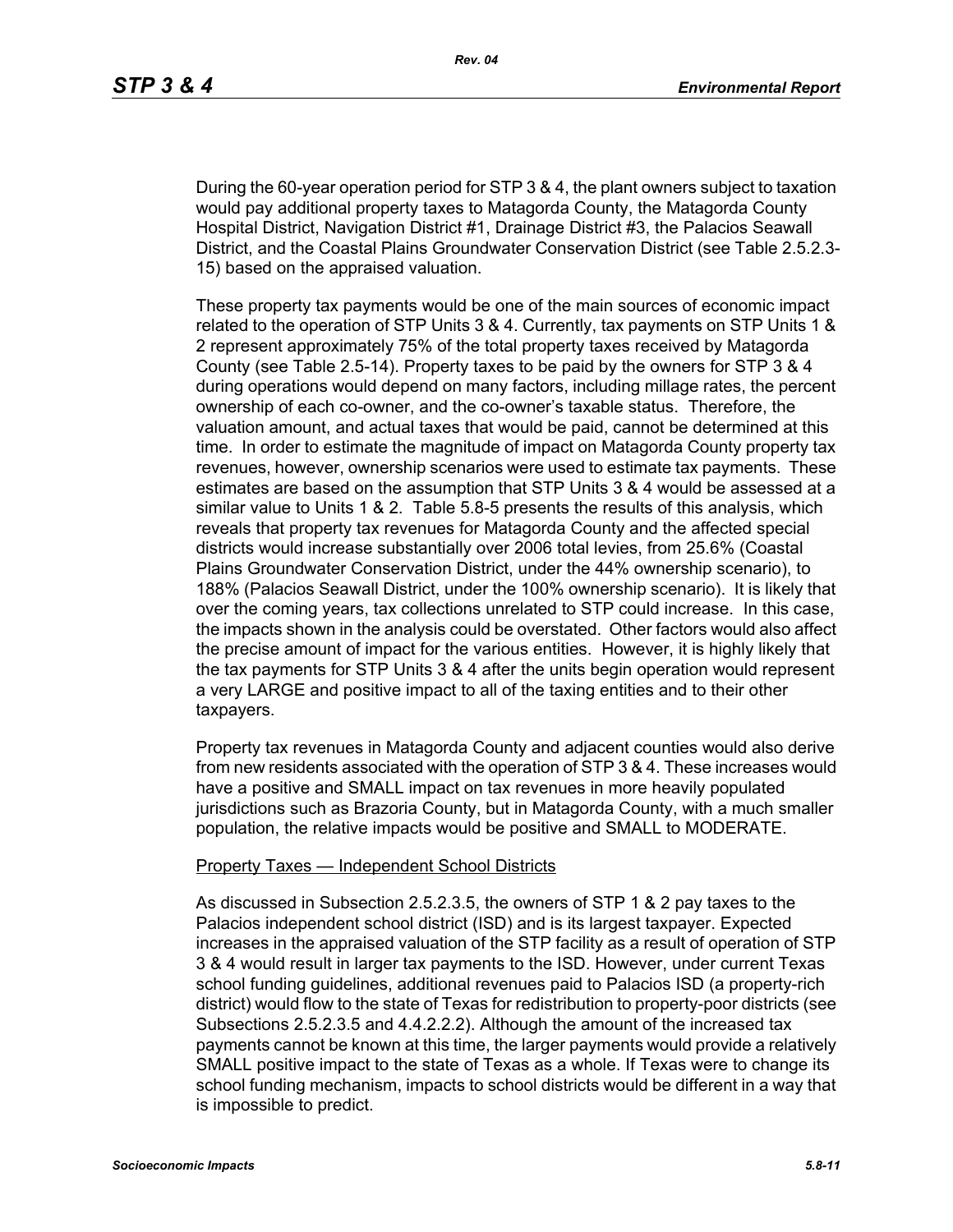The increased number of workers required to operate STP 3 & 4 could result in larger enrollments in Palacios schools (see Subsection 5.8.2.2.8). Since the Texas school funding formula is based on weighted average daily attendance, increases in the number of students would lead to increased revenues for the Palacios ISD, but would also result in the additional expenses related to a larger student body. Fiscal impacts to the Palacios ISD from increased enrollment would be SMALL to MODERATE.

Other school districts in the area do not receive property tax revenues from STPNOC, but could experience larger enrollments as STPNOC workforce grows with the operation of STP 3 & 4. Fiscal impacts to these districts would vary from SMALL to MODERATE, depending on the size of their existing enrollment, the amount of enrollment increases, their existing property tax revenues, and their status as a "property-rich" or "property-poor" school district under Texas school funding wealth equalization guidelines. These impacts are discussed more fully in Subsection 5.8.2.2.8.

The Texas Economic Development Act (Act) gives Texas school districts the ability to attract large capital investment by granting a limitation on the taxable value of such investments (Tax Abatement). The State Legislature expanded the Act in 2007 to allow investments in nuclear power plants to qualify for Tax Abatement by school districts (Amended Act). The actual legislation was HB2994. (Reference 5.8-9). On November 1, 2007, NRG submitted its Application for Appraised Value Limitation on Qualified Property for STP Unit 3 to the Palacios ISD for this abatement. Moak, Casey & Associates of Austin, Texas, prepared a study of the fiscal impacts of this application for the Palacios ISD (Reference 5.8-14).

Palacios Independent School District (PISD) received NRG Energy's application for tax abatement re: "Application for Appraised Value Limitation on Qualified Property" for STP Unit 3 and Unit 4 on July 30, 2007 and amended on November 1, 2007 at the request of the Texas Comptroller's Office, where NRG Energy divided the original application into two applications, one for Unit 3 and one for Unit 4. Moak and Casey were contracted to conduct the fiscal and economic impact of the tax abatement agreement as a function of submission of the application to PISD in September 2007.

After the Texas Comptroller's Office issued their affirmative opinion letter on March 31, 2007, PISD Board of Trustees approved and signed the tax abatement agreement with NRG Energy on June 9, 2008. The findings of the PISD Board are summarized as follows:

- The Applicant (NRG) and the project (STP 3 & 4) meet the required long-term economic growth goals in terms of investment, job creation, and salary levels, and that the "subsequent economic effects on the local and regional tax bases will be significant. In addition, the impact of the added infrastructure will be significant in the region."
- The "economic condition of Matagorda County, Texas is in need of long-term improvement."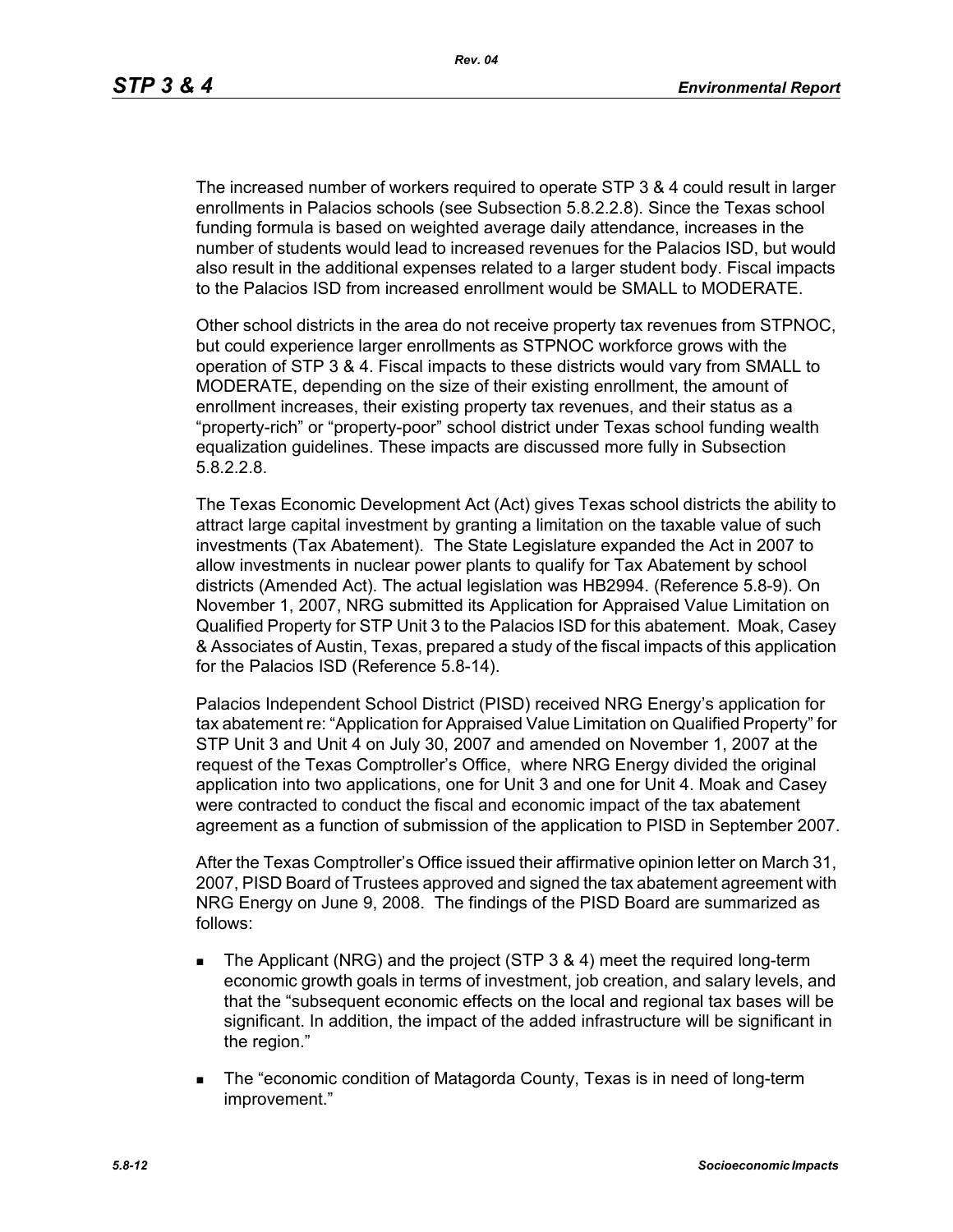- The ISD has adequate capacity to add 200-300 students without additional facilities.
- **The ISD would "incur an initial revenue loss without the proposed Agreement,** especially in the fourth year of the Agreement. However, with this Agreement, the negative consequences of granting the abatement are offset through the revenue protection provisions agreed to by the Applicant and the District. Additional revenue protection measures are also in place for the duration of the Agreement."
- The Moak, Casey report found that the project would add \$3.7 billion to the ISD's tax base, allowing a reduction in the I&S (debt service) tax rate from \$0.15 to \$0.04 with the addition of STP 3 & 4, and to \$0.0615 with just the addition of STP 3.

In conclusion, the Board found that "it is in the best interest of the District" to enter into the Agreement.

It is anticipated that the long term positive economic impact of this project on the state and local community will far exceed any initial foregone tax revenue.

#### Summary of Tax Impacts

Therefore, the overall potential beneficial impacts of taxes collected during the operational period of STP 3 & 4 would be positive and MODERATE to LARGE in Matagorda County and to other taxing jurisdictions within the county, beneficial and SMALL to MODERATE to the Palacios ISD, and positive and SMALL in surrounding areas and in the state of Texas. Mitigation would not be warranted.

### **5.8.2.2.3 Land Use**

NUREG-1437, which provides the methodology used to prepare the socioeconomics section, presents an analysis of offsite land use during license renewal (i.e., operations) that is based on:

- The size of plant-related population growth compared to the area's total population
- The size of the plant's tax payments relative to the community's total revenue
- The nature of the community's existing land-use pattern
- The extent to which the community already has public services in place to support and guide development

In the same document, NRC presents an analysis of offsite land use during refurbishment (i.e. large construction activities) that is based on population changes caused by refurbishment activities. STPNOC reviewed the criteria and methodology in NUREG-1437 and determined that NRC's criteria and methodology are appropriate to evaluate socioeconomic impacts of operation of new units.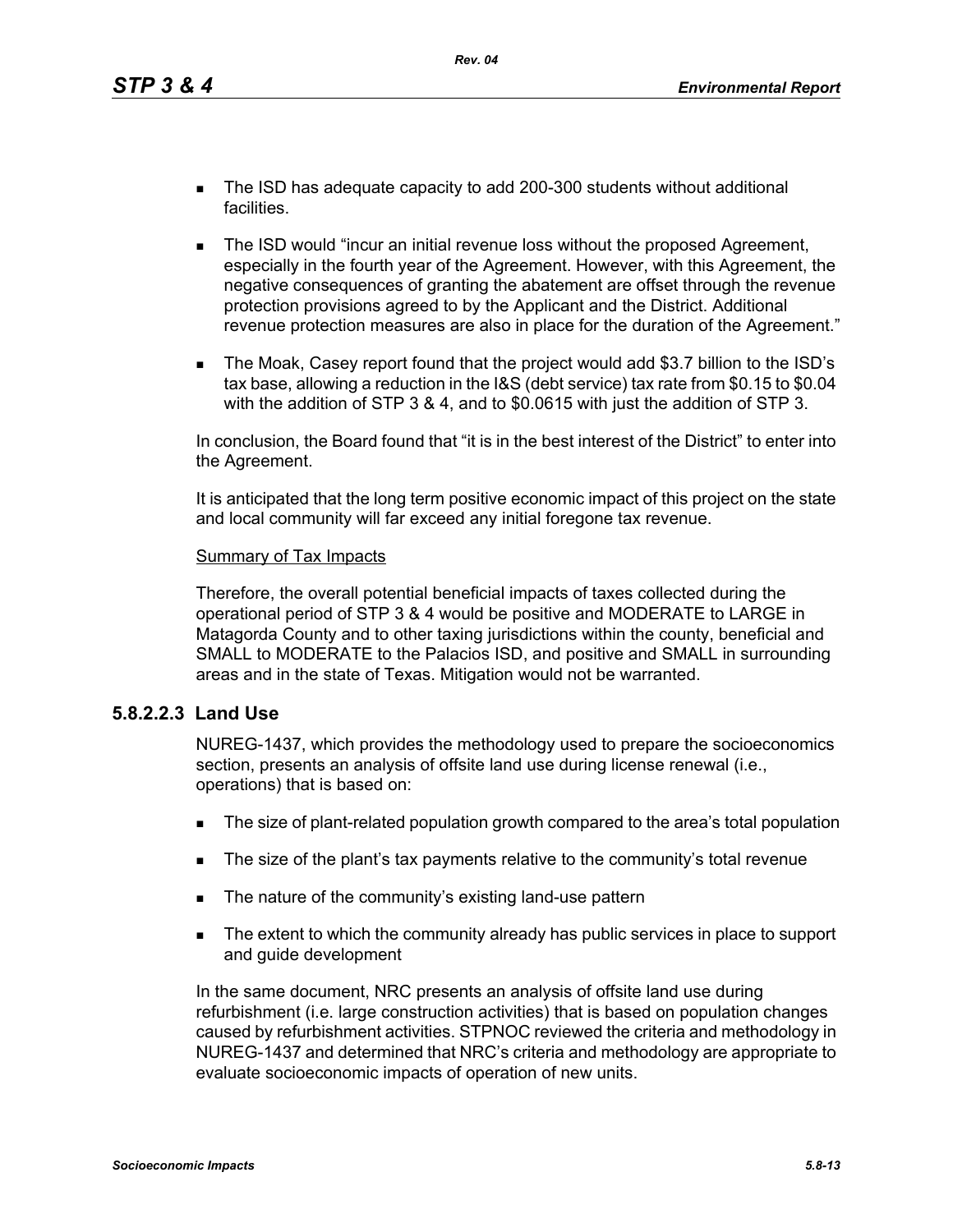Matagorda County is the focus of the land use analysis because the new units and the majority of the workforce would reside there and Matagorda County and its municipalities would be the primary recipients of STP 3 & 4 property tax payments.

First, based on the case-study analysis of refurbishment in NUREG-1437, NRC concluded that all new land-use changes at nuclear plants would be:

SMALL **If population growth results in very little new residential or** commercial development compared with existing conditions and if the limited development results only in minimal changes in the area's basic land use pattern. MODERATE **If plant-related population growth results in considerable new** residential and commercial development and the development results in some changes to an area's basic land use pattern. LARGE **If population growth results in large-scale new residential or** commercial development and the development results in major changes in an area's basic land-use pattern.

Second, NRC defined the magnitude of refurbishment-related population changes as follows:

- SMALL **If plant-related population growth is less than 5% of the study area's** total population, especially if the study area has established patterns of residential and commercial development, a population density of at least 60 people per square mile, and at least one urban area with a population of 100,000 or more within 50 miles.
- MODERATE If plant-related growth is between 5% and 20% of the study area's total population, especially if the study area has established patterns of residential and commercial development, a population density of 30 to 60 people per square mile, and one urban area within 50 miles.
- LARGE **If plant-related population growth and density is greater than 20% of** the area's total population is less than 30 people per square mile.

Third, NRC defined the magnitude of license renewal-related tax impacts as:

| <b>SMALL</b> | If the payments are less than 10% percent of revenue. |
|--------------|-------------------------------------------------------|
| MODERATE     | If the payments are between 10% and 20% of revenue.   |
| LARGE        | If the payments are greater than 20% of revenue.      |

Finally, NRC determined that, if the plant's tax payments are projected to be a dominant source of the community's total revenue, new tax-driven land-use changes would be LARGE. This would be especially true where the community has no preestablished pattern of development or has not provided adequate public services to support and guide development in the past.

Offsite Land Use in Matagorda County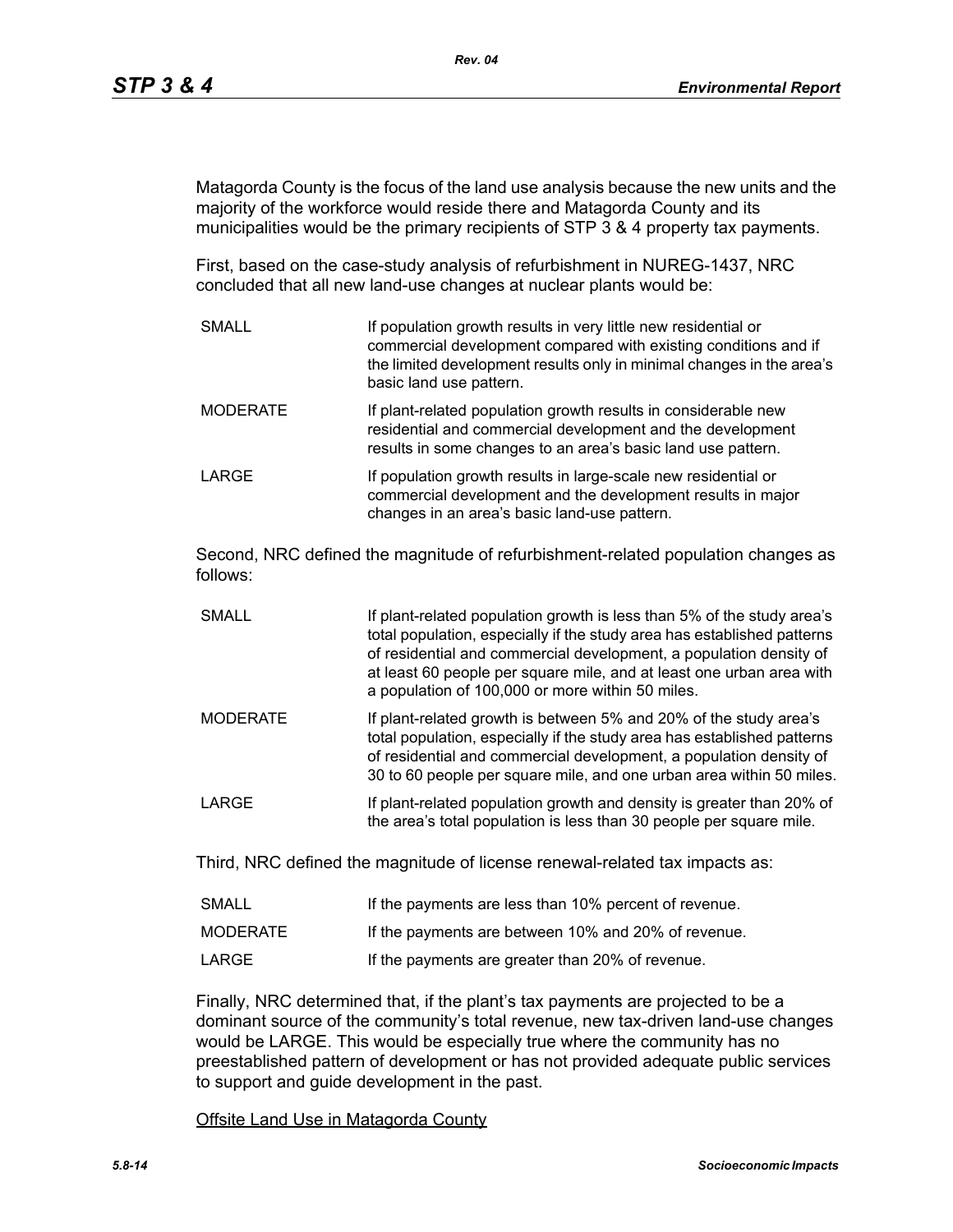Matagorda County covers an area of 1114 square miles (Subsection 2.5.2.4.1). In 2002, approximately 70% of the land area of Matagorda County consisted of farms and ranches (Subsection 2.2.3). There are only two incorporated cities in Matagorda County—Bay City, the county's seat, and the City of Palacios—and they have the two largest concentrations of population.

There is no formal land use planning or zoning at the county, city, or town level in Matagorda County; only subdivision regulations. However, the cities of Bay City and Palacios, do (Subsection 2.5.2.4.1). The city of Bay City is in the process of developing a planning committee and hopes to have it operating in the next several years (Subsection 2.5.2.4.1).

#### Operations-Related Population Growth Impacts

Based on the residential distribution of the current operations STP 1 & 2 workforce, 60.7% of the workforce needed to operate the new units would reside in Matagorda County. As stated in Subsection 2.5.1, the 2000 population of Matagorda County was 37,957, with a population density of 34.1 people per square mile (Reference 5.8-6). Operations-related population growth in Matagorda County would be 1347 workers and families, (Subsection 5.8.2.1), which equates to 3.6% of the total 2000 population of Matagorda County and a smaller percent of the projected 2020 population for Matagorda County. Four hundred ninety-seven workers and families would relocate to Brazoria County, while the remaining workers and families are expected to settle in the surrounding counties.

Using NUREG-1437 guidance, Matagorda County meets the NRC criteria for SMALL to MODERATE offsite land use impacts attributed to operations workforce population growth. Therefore, STPNOC concludes that offsite land use impacts attributed to operations workforce population growth would be SMALL to MODERATE.

#### Tax Revenue-Related Impacts

The STP owners' current tax payments represent 73%–75% percent of the total property taxes received by Matagorda County (see Table 2.5-14, Matagorda County Property Tax Information, 2000-2005). Using NUREG-1437 criteria, tax payments of the STP owners are of LARGE significance to Matagorda County. STPNOC expects that the new nuclear units would generate property tax revenues of a similar significance for Matagorda County. Additional tax information can be found in Subsection 2.5.2.3.

#### **Conclusion**

From the land use perspective, Matagorda County is predominantly rural, and most of the land would likely continue to be used for agriculture purposes into the foreseeable future. Commercial and residential development in Matagorda County is minimal and has experienced little change. However, the operation of STP 3 & 4 would create an increase in residential and commercial activity, possibly converting some land to other uses such as housing developments, retail centers, public service facility expansions,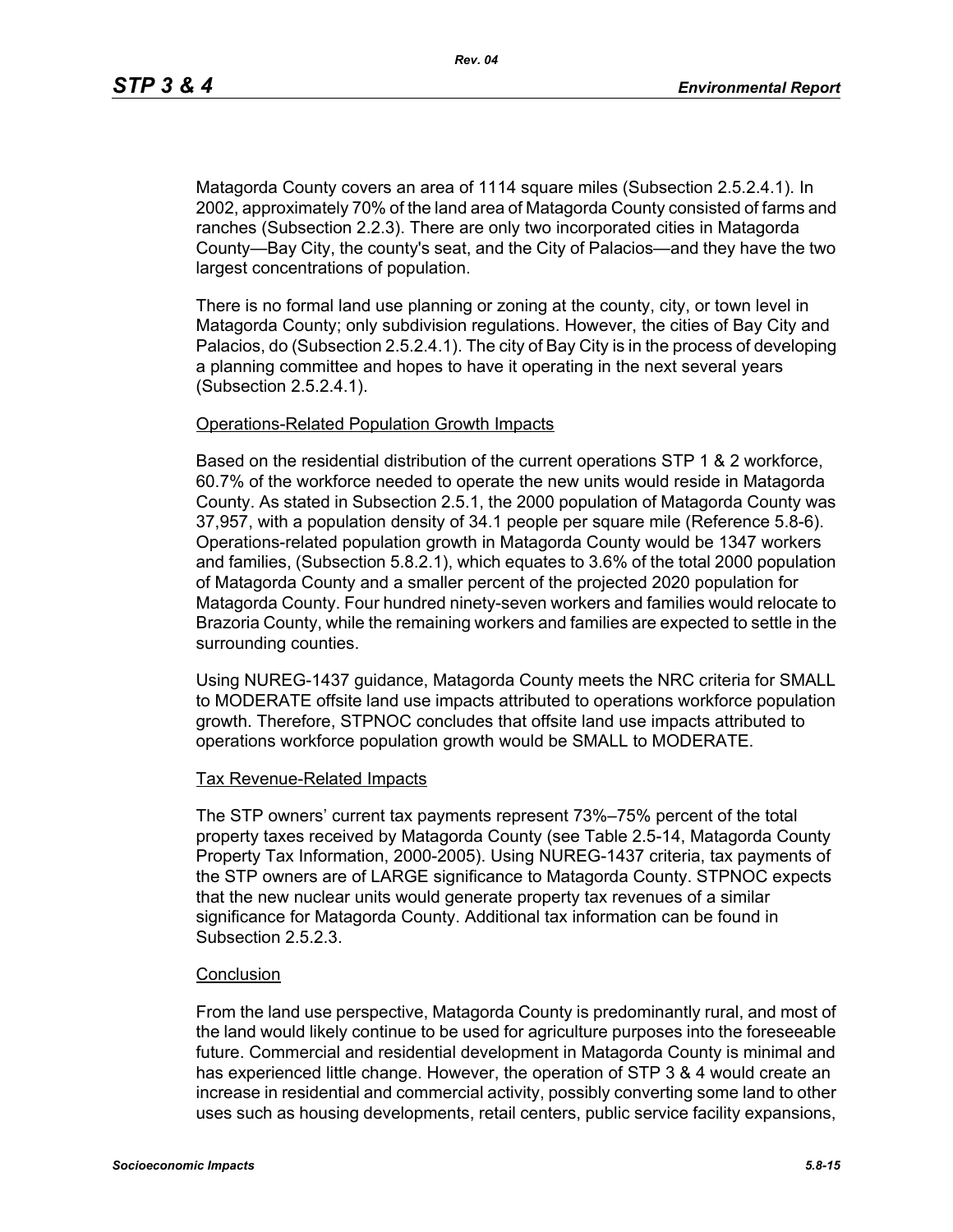etc. Because Matagorda County is rural, these land use conversions would have a noticeable impact.

Therefore, employing NUREG-1437 criteria, offsite land use changes would be considered SMALL to MODERATE in Matagorda County, as 50% of the movers are expected to remain in the area (Subsection 4.4.2.1). To mitigate these impacts, STPNOC would maintain communication with local and regional governmental and nongovernmental organizations, including but not limited to the Department of Housing and Community Affairs and the Matagorda County Economic Development Corporation, to disseminate project information in a timely manner. This would allow these organizations to be given the opportunity to plan accordingly.

### **5.8.2.2.4 Transportation**

Impacts of STP 3 & 4 operations on transportation and traffic will be greatest on the rural roads of Matagorda County, particularly FM 521, a two-lane, farm-to-market roadway that provides the only access to the STP site. Impacts on traffic are determined by four elements: (1) the number of operations workers and their vehicles on the roads, (2) the number of shift changes for the operations workforce, (3) the projected population growth rate in Matagorda County, and (4) the capacity of the roads.

STPNOC estimates it will employ an operation workforce of 888 workers to maintain and operate STP 3 & 4. This analysis conservatively assumes one worker per vehicle. The STP 1 & 2 workforce of 1365, including contractors, will access the STP site via FM 521, as would outage workers during scheduled outages for each unit. Traffic congestion will be most noticeable during shift-change, which will occur twice in a 24 hour period.

Traffic on FM 521, as measured by the 2005 Average Annual Daily Traffic was 2530 (62% of the total traffic) in the westward direction and 1543 (38%) in the eastward direction, with a total of 4073 (Table 2.5-12) (Subsection 4.4.2.2.4). Texas Department of Transportation (TXDOT) assumes the maximum vehicle capacity of FM 521 to be 58,420 pounds or 31,200 passenger cars, equaling 19,344 in the westward direction and 11,856 in the eastward direction.

For purposes of analysis it is assumed that 67% of the 4073 vehicles are attributable to the current STP 1 & 2 workforce.

Operations workers are on a 35-day rotation. On any given day, 58% of the total operations workforce will be on the day shift or in training, 23% will be on the night shift, and 19% will be off (Reference 5.8-9). After conservatively assuming that 67% of the traffic is due to STP workers, it is assumed that the majority of the traffic on FM 521 would occur during shift change (5:30 a.m.— 7:00 a.m. and 5:30 p.m.—7:00 p.m.). The night-to-day shift change (totaling 58% of the operations workforce) will result in the highest traffic count as approximately 1262 day-shift workers arrive and 500 night-shift workers leave. However, the arrival and departure times for workers will vary over a 1.5-hour time period, alleviating some congestion at the site entrance.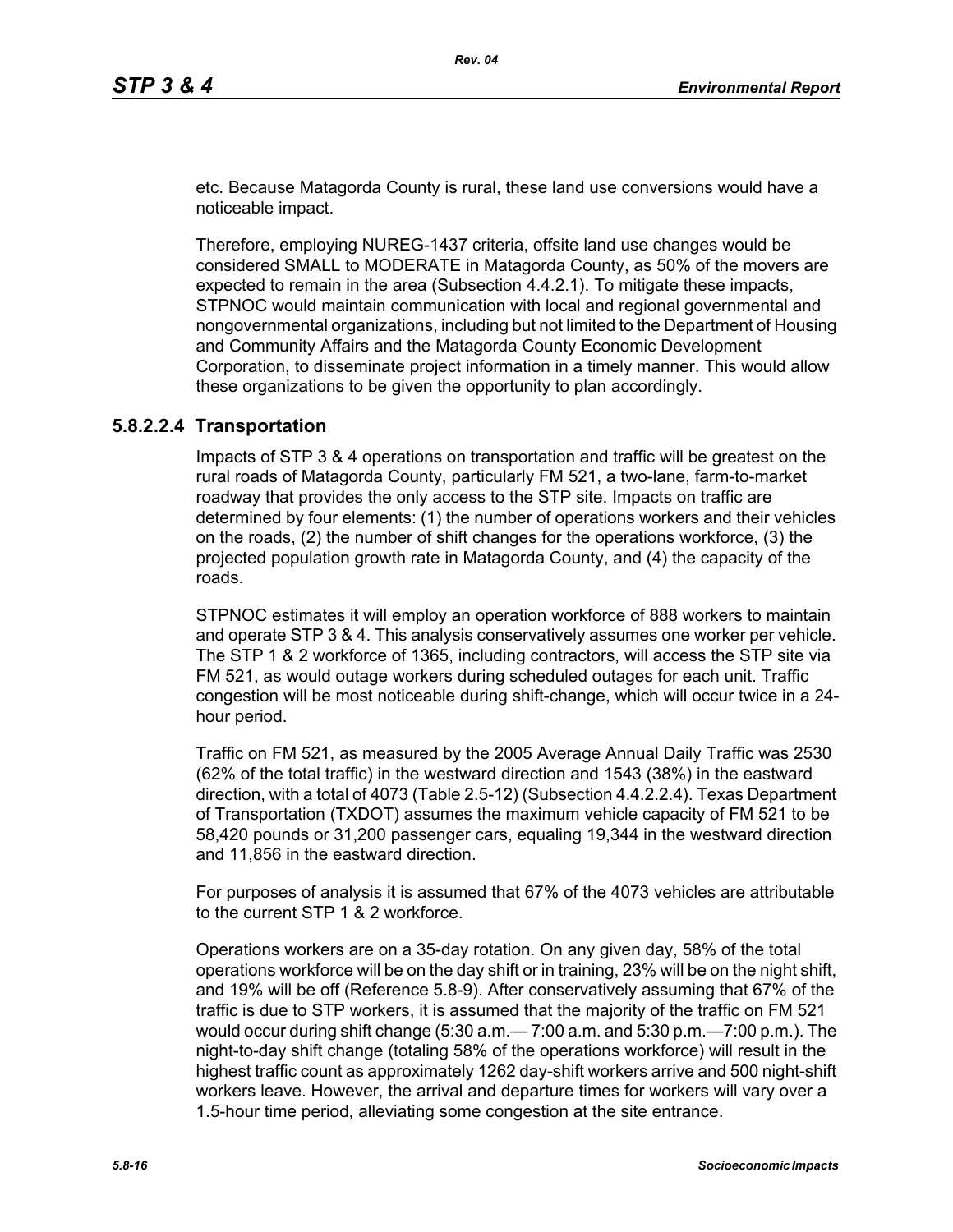The 2000 Matagorda County population was 37,957 and will increase by an estimated 18% by 2020 and 28% by 2040 (Table 2.5-5). However because most of the traffic on FM 521 is site-related and because of the conservative assumptions made regarding the timing of STP traffic, local traffic was not factored into the analysis.

FM 521 is has a functional class designation of two-lane, undivided, rural major collector, so there is enough capacity for 55,200 passenger cars or equivalent to 2130 passenger cars beyond the current 170-cars-per-hour use now. STP 3 & 4 operations will increase the existing STP workforce by 810 onsite workers divided into two shifts. It is assumed that the number of new operations workers per shift will be similar, in percentage, to the current operations workforce. Therefore, during the day-shift change, approximately 58% of the total 2175 (1365 current workers and 810 new workers) operations workers will leave the STP site while 23% will arrive as well as 134 (10% of the total 1343 non-plant related traffic) non-plant related vehicles, for a total of 1896 vehicles during the shift change, well within the maximum designated capacity of 2300 vehicles per hour. STP operations traffic will not exceed road capacity during shift change. There could also be as many as 2000 outage workers per unit (divided between two shifts) for approximately 17–35 days every 18 months. During outages, assuming 1500 to 2000 additional vehicles in a 24-hour period, for two 12.5 hour shifts, the number of vehicles on FM 521 could be 300 to 321 vehicles per hour.

STPNOC will stagger outage schedules so only one unit will be down at a time. Impacts to traffic will be MODERATE to LARGE during shift changes during outages and that mitigation is warranted. Mitigation could include widening of FM 521 to increase its capacity (TXDOT), and staggering of arrival and departure times.

### **5.8.2.2.5 Aesthetics and Recreation**

As with the original units, STPNOC will work to minimize the visual impact of the structures through use of topography, design, materials, and color. The embankment of the MCR, which varies in elevation from 65.75 feet mean sea level (MSL) to 67 feet MSL and is approximately 13 miles long, is the only structure related to the plant that is visible from offsite areas to the southeast along the Colorado River. Recreational users on the Colorado River are used to seeing the embankment of the MCR (Subsection 2.5.2.5). Since the topography surrounding the site is relatively flat (elevation of 23 MSL) and treeless, there is little to no screen for the plant from area roadways (Subsection 2.5.2.5). However, the majority of property surrounding the site is privately owned and not publicly accessible. The proposed location of STP 3 & 4 integrates well with the existing units, and the layout has been designed to give the originally designed appearance of a plant site with four units. STP 3 & 4 will be different in design to the existing units. The appearance of STP 3 & 4 will be similar to two large warehouse-like structures, as opposed to the domed structures currently housing STP 1 & 2 (Figure 3.1-2). The height of the tallest building in the new units will be constructed to match the existing units' tallest building, with a height of 140 feet. STPNOC has determined that impacts of operations on aesthetics will be SMALL and will not warrant mitigation.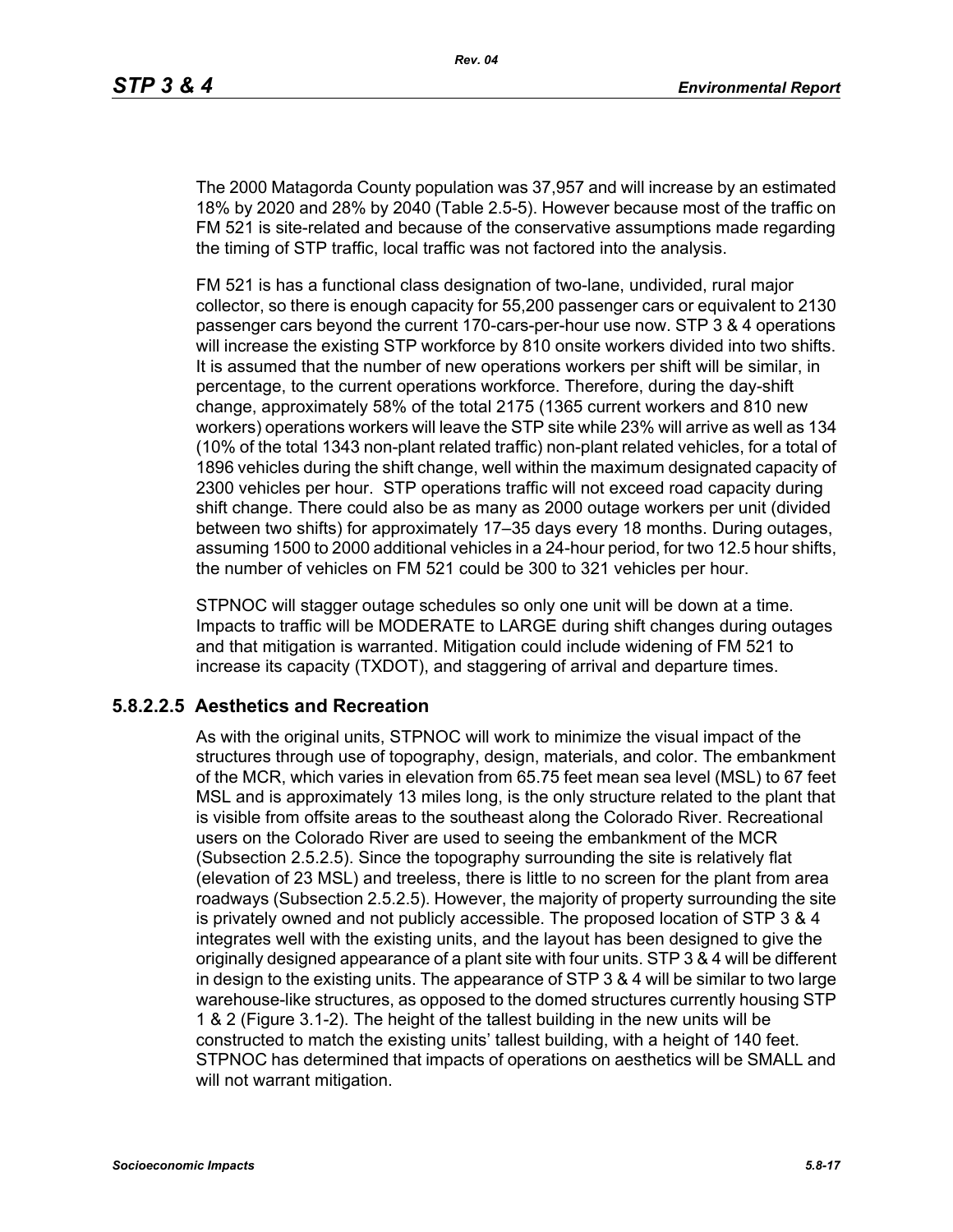The FM 521 River Park, which has trails, picnic areas, and a boat landing on the Colorado River, is upstream of the STP site approximately four miles west of Wadsworth. Additional operations worker traffic on FM 521 is not expected to adversely affect seasonal hunters, fishermen, and bird enthusiasts using the road to get to recreation facilities. Use of the boat landing located at FM 521 River Park is seasonal and not likely to coincide with shift traffic. Because it will be unlikely that hunters, fishermen, and bird enthusiasts will be on FM 521 at the same time as the workers, impacts will be SMALL and will not warrant mitigation. The operation of STP 3 & 4 at the existing STP site will not affect any other recreational facilities in the 50 mile region.

#### **5.8.2.2.6 Housing**

For operation of STP 3 & 4, approximately 888 operations workers would migrate into the 50-mile region. Of these, approximately 539 and 199 workers would settle in Matagorda County or Brazoria County, respectively, for a total of 738.

While there is no way of accurately estimating the number of available housing units at the commencement of operations, Subsection 2.5.2.6 discusses the availability of housing in the region in 2000. The 2000 Census provides the latest housing data that are consistent across areas, objective, and sufficiently detailed for this analysis.

As shown in Table 2.5-19, in 2000, 5081 vacant housing units were available for sale or rent in Matagorda and Brazoria Counties: 3853 were vacant rental units and 1228 were vacant housing units for available sale (Subsection 2.5.2.6.1). In absolute numbers, it is likely that adequate housing would be available, especially in Brazoria County where 4152 of the vacant units for rent or sale were located. Nine hundred and twenty-nine of the vacant units for rent or sale were located in Matagorda County. If 60.7% of the new workforce moved to Matagorda County (about 539 families), there would likely be enough vacant housing in Matagorda County. However, in both counties, the average income of the new workforce would be expected to be higher than the median or average income in those counties; therefore, the new workforce could exhaust the high-end housing market. (As stated in Subsection 2.5.2.6, the median price of housing in Matagorda County in 2000 was \$61,500. The median price of housing in Brazoria County was \$88,500 for the same year.) Matagorda County is the most likely county for this to occur. Therefore, some of the 539 families would have to rent housing, construct new homes, or live elsewhere within the 50-mile region.

Given this increased demand for higher-end housing, prices of existing housing could rise. Matagorda County, and other counties, to a lesser extent, would benefit from increased property values and the addition of new houses to the tax rolls. However, increasing the demand for homes could increase rental rates and housing prices. It is possible that some low-income populations could be priced out of their housing because of upward pressure on housing prices and rents.

Demands on the housing market would be mitigated by the housing that would be vacated by the portion of the construction workforce that would migrate back out of the 50-mile region upon construction completion. The housing may not be the type of permanent housing sought by the incoming operations workforce, but would be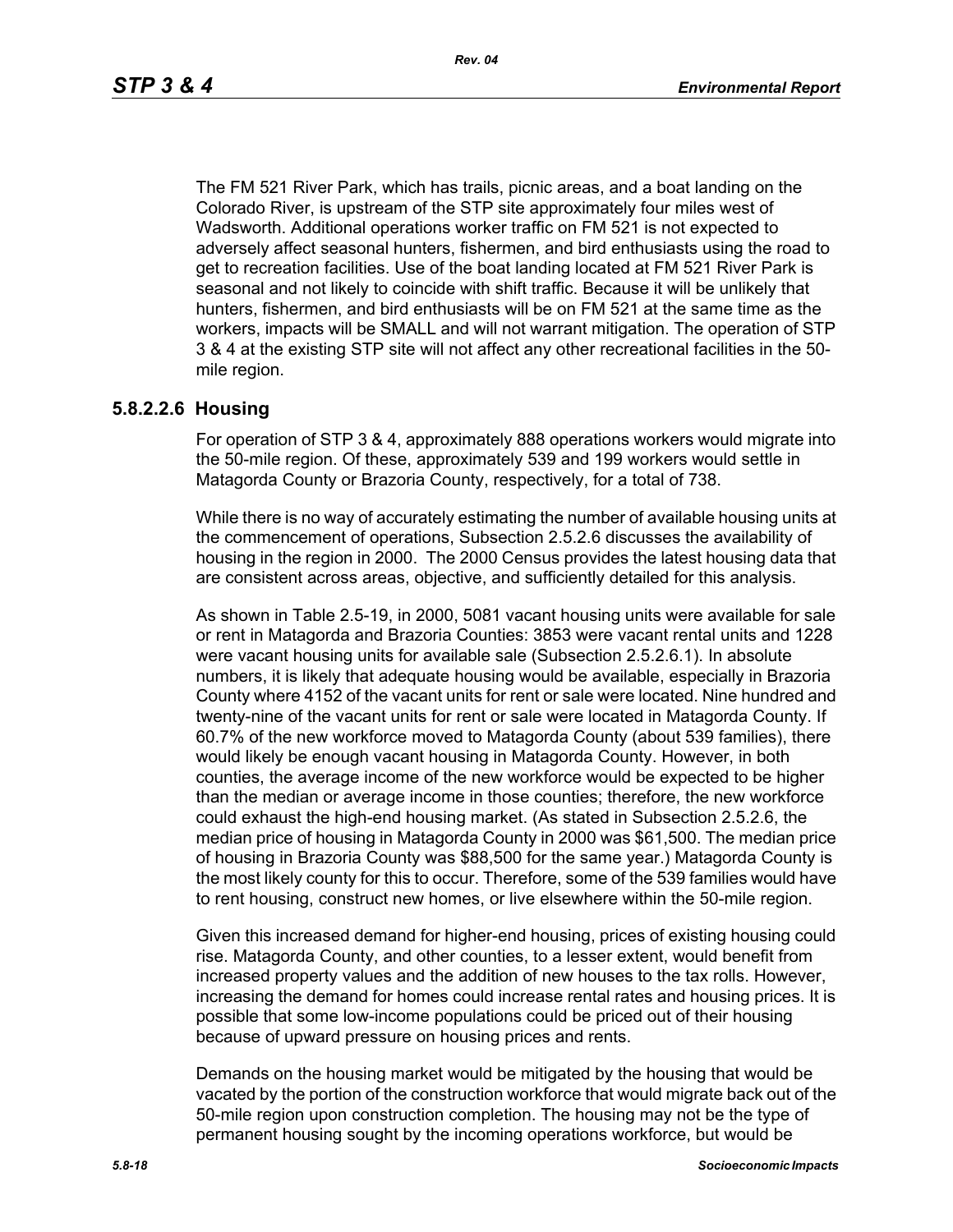sufficient to house some of the families until other housing could be found or new homes could be constructed. With time, normal market forces would increase the housing supply to meet this demand, causing housing prices and rental rates to stabilize.

Refueling outages would occur at least annually, and sometimes semiannually, when all four units are operational. STPNOC estimates that the maximum increase in workforce during refueling outages would be 1500 to 2000 outage workers. These workers would need temporary housing for 17 to 35 days. Most of the outage workers would stay in local extended-stay hotels, rent rooms in local homes, or bring travel trailers. The outage workforce would not affect the permanent housing market in the region.

STPNOC concludes that the potential impacts on housing would be SMALL in Brazoria County and in the 50-mile region and MODERATE in Matagorda County. Mitigation of these impacts to Matagorda County would include the self-relocation of the operations workforce that could not find housing in Matagorda County to other counties within a 50-mile radius of the site, the use of the housing vacated by the construction workforce, and normal market forces. Additionally, STPNOC would maintain communication with local and regional governmental officials including the Matagorda County Judge, nongovernmental organizations, and the general public to disseminate project information in a timely manner. This would allow these organizations, including developers and real estate agencies, the opportunity to plan accordingly.

### **5.8.2.2.7 Public Services**

### Water Supply Facilities

STPNOC considered both plant demand and plant-related population growth demands on local water resources. Subsection 2.5.2.7 describes the public water supply systems in the area, their permitted capacities, and current demands. Operation of STP 3 & 4 could bring as many as 2433 people to the region. The average per capita water usage in the U.S. is 90 gpd per person. Of that, 26 gallons is used for personal use (Reference 5.8-11). The balance is used for bathing, laundry, and other household uses.

STPNOC does not use water from a municipal system. Therefore, water usage by the workforce, while onsite, would not impact municipal water suppliers. Five active onsite wells provide makeup water, process water, potable water, and supply for the fire protection system for STP 1 & 2. In conjunction with surface water from the Colorado River, the wells-these wells and at least one additional well would provide the water for operation of STP 3 & 4-as well. The wells extend into the Chicot Aquifer, range in depth from 600 to 700 feet, and have design yields of 200 to 500 gpm. Current With the clarification provided in Subsection 5.2.2.2, current permitted total withdrawal rates are approximately 3,000 acre-feet per year (approximately 2.7 million gpd). Average daily usage for STP 1 & 2 from 2001 through 2006 was approximately 1.1 million gpd (763798 gpm), for all purposes (Subsection 4.2.2). In 2005, STPNOC withdrew 422,333,662 gallons (804 gpm, or 1,296 acre-feet) of water from five active onsite groundwater wells for all uses (Subsection 2.5.2.7.1.1).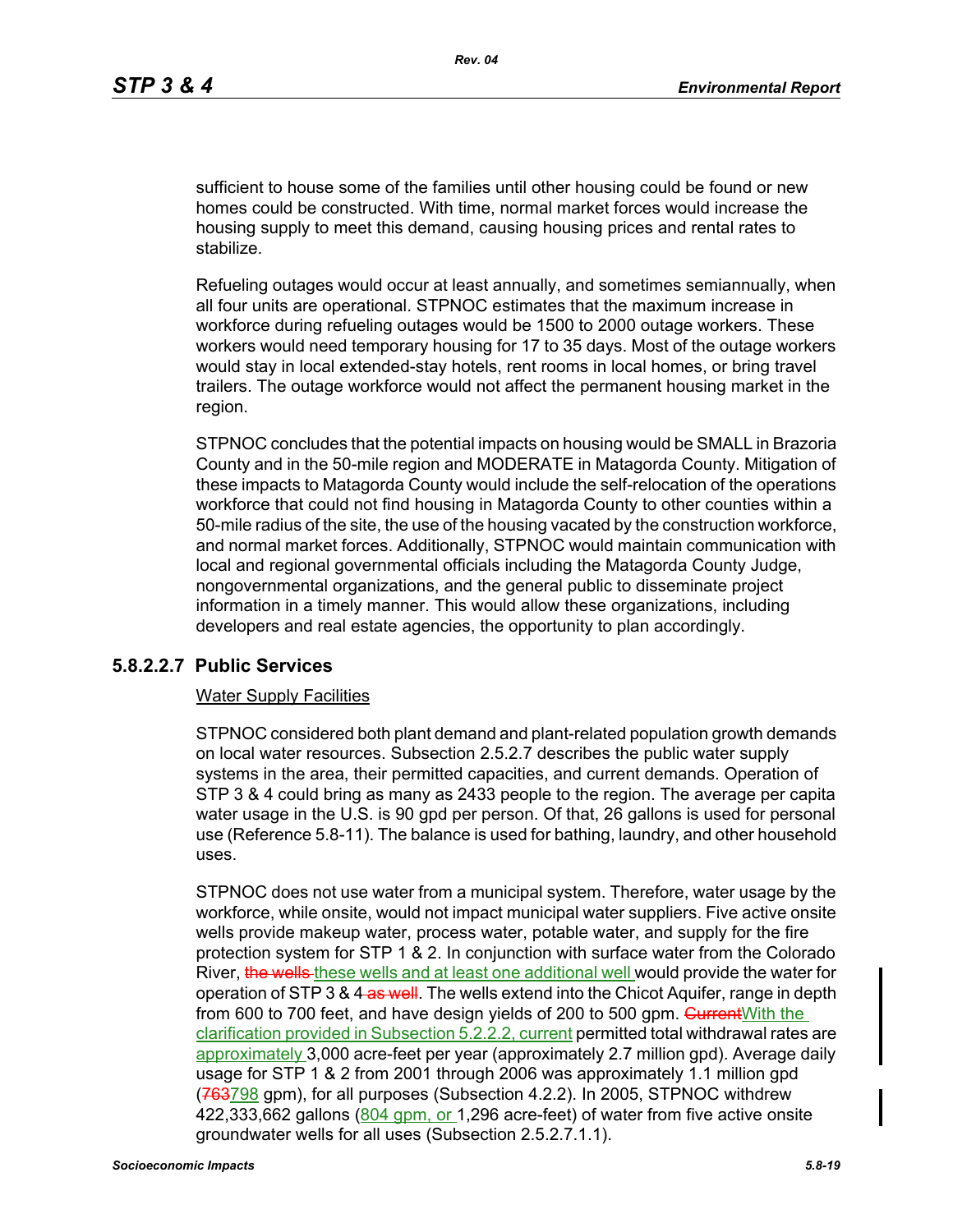During operations, an additional 888 people on site could increase potable consumption by a maximum of approximately 23,088 gpd (888  $\times$  26 gpd) for personal use.

Groundwater would be withdrawn from wells for cooling system makeup at the rate of 1077 gpm for normal operations and up to the permitted withdrawal amount for maximum operations. Additional water needs during maximum operations would be met by withdrawal from the MCR.As detailed in Table 3.3-1, conservative water use projections for simultaneous operation of both STP Units 3 and 4 include a total estimated normalized groundwater demand of approximately 975 gpm (approximately 1574 acre-feet/year), and approximately 3434 gpm for maximum short-term steadystate conditions. With consideration for the need to maintain water storage capacity to provide for maximum short-term steady-state conditions, site groundwater use evaluations confirm that total site groundwater demand remains below the existing site groundwater permit limit during construction, initial testing, and operation of STP Units 3 and 4. Notwithstanding, the MCR and Colorado River remain as alternative sources in the unlikely event that unanticipated peak site water demands would require additional water sources.

Currently, municipal water suppliers in the region have excess capacity (see Table 2.5- 22). The impact to the local water supply systems from operations-related population growth can be estimated by calculating the amount of water that would be required by the total population increase. The average person in the U.S. uses approximately 90 gpd (Reference 5.8-11). An operations-related population increase of 2433 people (1477 in Matagorda County; 545 in Brazoria County; and 411 in the remainder of the 50-mile radius) could increase consumption by approximately 218,970 gpd (90 gpd  $\times$ 2,433) in the 50-mile region. Matagorda and Brazoria Counties would need approximately 181,980 gpd (90 gpd × 2022) of this amount. Currently, there is excess capacity in every major public water supply system in Matagorda and Brazoria Counties and, under present conditions, the total increase in population would not stress municipal water supplies or infrastructure. However, the regional water planning groups created by the Texas Water Development Board predict that there will be water supply and, possibly, infrastructure issues in both Regions K (which includes Matagorda County, see Figure 2.5-7) and H (which includes Brazoria County, see Figure 2.5-7) some time after 2010 (see Subsection 2.2.2.7.1.1). Demand is nearly equal to supply in 2010 and, by 2060, demand significantly exceeds supply. Both regional governmental entities are in the process of analyzing and implementing strategies to mitigate predicted water shortages.

As stated previously, operation of STP 3 & 4 would increase the population in the 50 mile region by 2433 people. Of those 1477 people would locate to Matagorda County and 545 people would locate to Brazoria County. These numbers constitute 3.9% and 0.2% of the 2000 Census populations of Matagorda and Brazoria Counties (Table 2.5- 5), respectively, and 3.3% and 0.2% of the 2020 population projections of Matagorda and Brazoria Counties, respectively. Additionally, between 2000 and 2020, the inmigrations represent a 21.9% and 0.6% increase in the projected additional population for Matagorda and Brazoria Counties, respectively. (Note: STPNOC has chosen 2020 projections because they are near the startup of operations and county populations will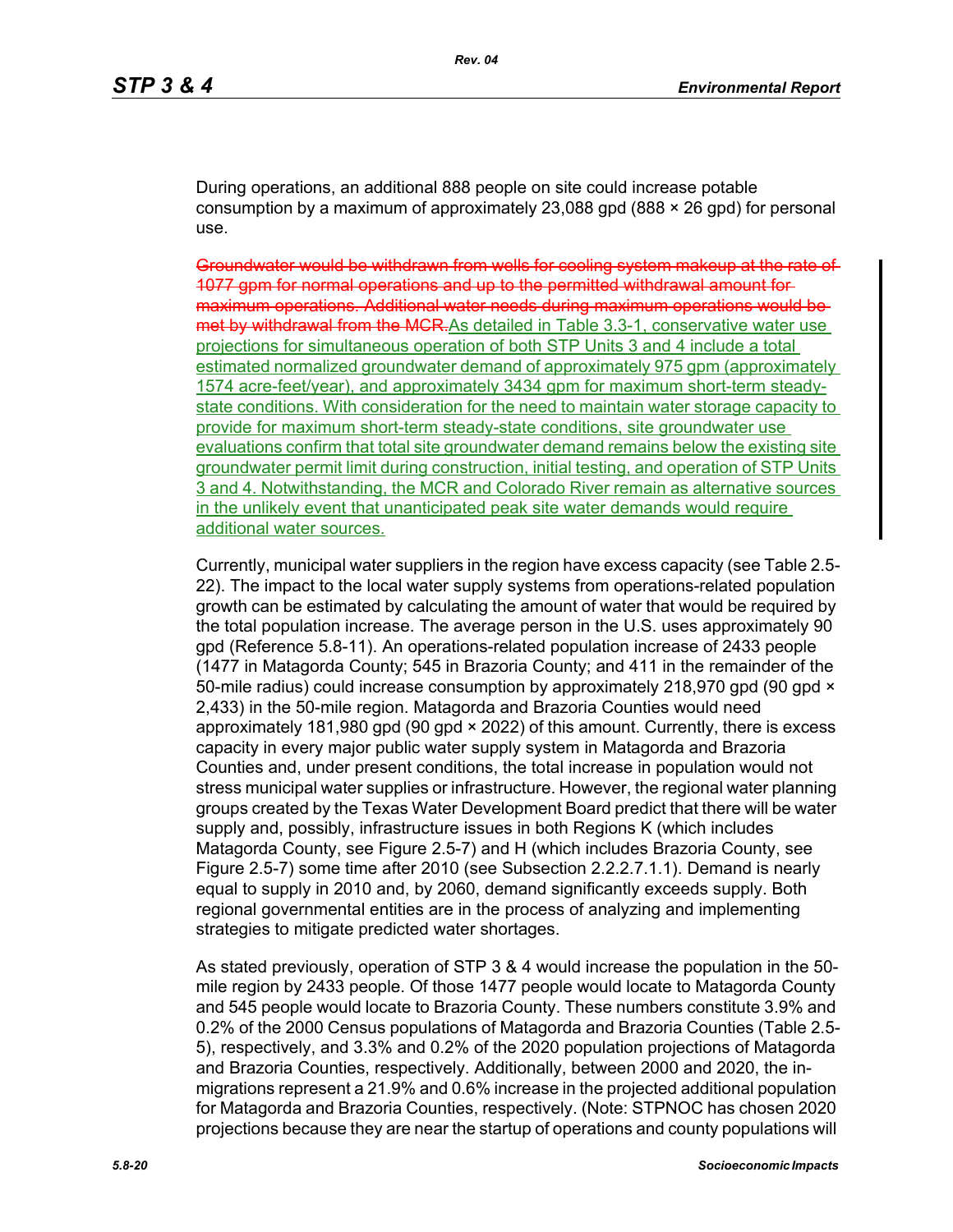continue to grow beyond that date, causing the STPNOC percentage of the population growth in those counties to begin decreasing.)

As a result, impacts of the in-migrating operations workforce on municipal water supplies in Brazoria County would be SMALL and would not warrant additional mitigation. The incremental increase in population, resulting from operation of STP 3 & 4, would represent a very small percentage of the county's current and future populations, and of the projected increase in population based on current population growth trends. The Region H planning group has already identified water shortage issues for the region and is planning and implementing strategies to mitigate these issues (Subsection 2.5.2.7.1.1). The addition of the operations-related population would not noticeably add to current stresses experienced by Region H.

Impacts of the in-migrating operations workforce on municipal water supplies in Matagorda County (Region K) could be MODERATE. The incremental increase in population, resulting from operation of STP 3 & 4, would represent a small percentage of the county's current and future populations, but a 19.9% increase in the projected growth in population from 2000 to 2020. The Region K planning group has already identified water shortage issues for the region, which could begin shortly after 2010, and is planning and implementing strategies to mitigate these issues (Subsection 2.5.2.7.1.1). The addition of the operations-related population would add to current stresses experienced by Region K. Region K mitigation strategies include reuse, seawater desalination, conservation, and the LCRA/San Antonio Water System Project (Subsection 2.5.2.7.1.1). In addition to the Region K mitigations, STPNOC has been (and would be) in communication with local government and planning organizations regarding the construction and operation of the new units. These organizations would be aware of the in-migration of the workers and their families and would have ample opportunity to plan for the influx.

In addition, the in-migration of the operations workforce would be offset by the departing construction workforce, resulting in a net loss in plant-related population growth (Subsection 4.4.2). This workforce exchange would serve to assist in mitigating the plant's contribution to the projected water shortages in the region.

#### Waste Water Treatment Facilities

The STP 3 & 4 site currently has two wastewater treatment systems that will be expanded or replaced to meet the increased need for waste water treatment.

Subsection 2.5.2.7.1.2 describes the public wastewater treatment systems in Matagorda and Brazoria Counties, their plant-designed average flows, and monthly average wastewater processed. Wastewater treatment facilities in the two counties have excess capacity (see Table 2.5-23). The impact to local wastewater treatment systems from operations-related population increases can be determined by calculating the amount of water that would be used and disposed of by these individuals. The average person in the U.S. uses approximately 90 gpd (Reference 5.8-11). To be conservative, STPNOC estimates that 100% of this water would be disposed of through the wastewater treatment facilities. An operations-related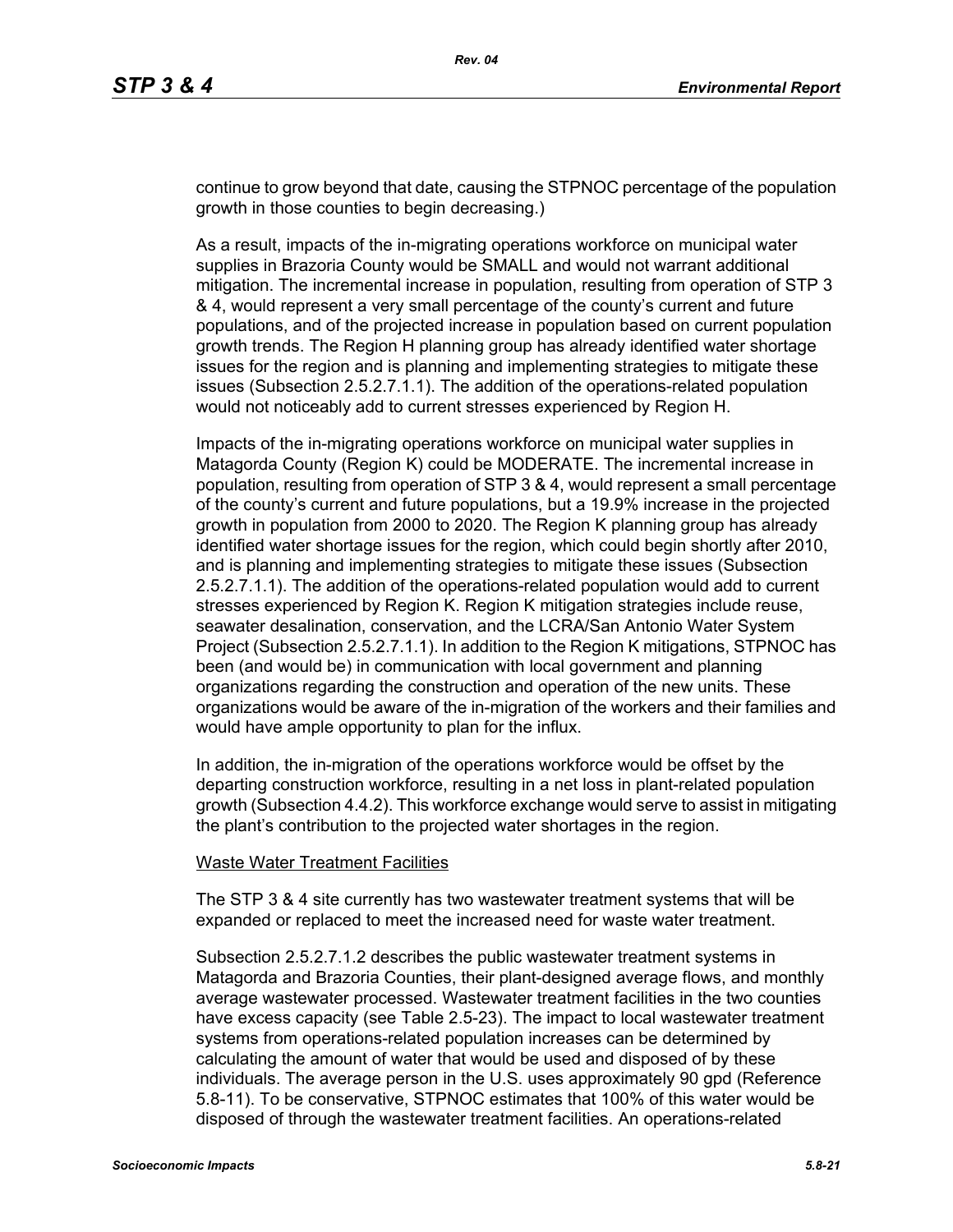population increase of 2433 people (1477 in Matagorda County, 545 in Brazoria County, and 411 in the remainder of the 50-mile radius) could require 218,970 gpd (90 gpd × 2433) of additional wastewater treatment capacity. Matagorda and Brazoria Counties would need 181,980 gpd (90 gpd × 2,022) of this capacity. Currently, there is excess treatment capacity in both counties, which indicates that there is sufficient infrastructure to meet this need. However, regional water planning groups predict that there will be water supply (and, possibly, infrastructure) issues in both Regions K and H some time after 2010. As stated previously, water demand is nearly equal to supply in 2010 and, by 2060, demand significantly exceeds supply. Both regions are in the process of analyzing and implementing strategies to mitigate predicted water shortages. Therefore, impacts of the in-migrating operations workforce on wastewater treatment facilities in the region would be similar to those for public water supplies.

Impacts of the in-migrating operations workforce on wastewater treatment facilities in Brazoria County would be SMALL and would not warrant additional mitigation. The incremental increase in population resulting from operation of the new units would represent a very small percentage of the county's current and future populations, and the projected increase in population based on current population growth trends.

Impacts of the in-migrating operations workforce on wastewater treatment facilities in Matagorda County (Region K) could be MODERATE. The incremental increase in population, resulting from new unit operations, would represent a small percentage of the county's current and future populations, but a 19.9% increase in the projected growth in population from 2000 to 2020.

Police, Fire, and Medical Facilities

### **Police Services**

In 2002, Matagorda and Brazoria Counties' residents-per-police personnel ratios were 394:1 and 419:1, respectively (see Table 2.5-30). Between Matagorda and Brazoria Counties, Matagorda County has the larger police force relative to the size of its population. Local planning officials state that police protection is adequately provided at this time (Subsection 2.5.2.7.2). STPNOC does now, and will continue to, employ its own security force at STP.

The operation of STP 3 & 4 would produce an influx of approximately 1477 new residents to Matagorda County and 545 new residents to Brazoria County. The rest of the operations workforce and families would live in other counties in the 50-mile region. These population increases would increase the persons-per-police personnel ratios (Table 5.8-3) by 3.7% and 0.3% in Matagorda and Brazoria Counties, respectively.

Based on the percentage increase in persons-per-police personnel ratios (Table 5.8-3), operations-related population increases would not adversely affect existing police services in Matagorda or Brazoria Counties.

STPNOC concludes that the potential impacts of new unit operations on police services in Matagorda and Brazoria Counties and in the 50-mile region would be SMALL and would not warrant mitigation.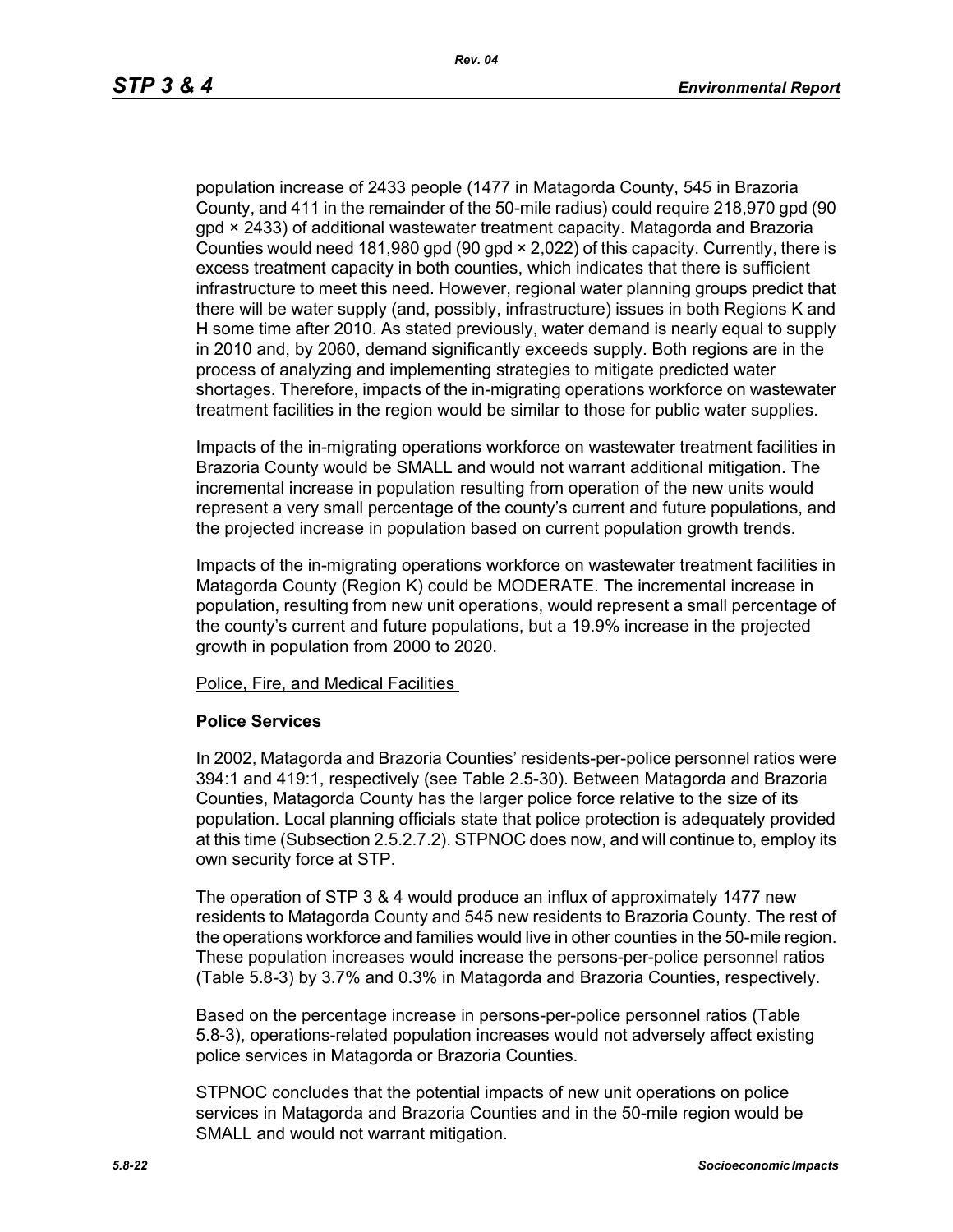### **Fire Protection Services**

In 2000, Matagorda and Brazoria Counties' persons-per-firefighter ratios were 217:1 and 477:1, respectively (Table 2.5-30). Brazoria County has the higher persons-perfirefighter ratio.

For STP 3 & 4 operations, Matagorda County would see an influx of approximately 1477 new residents and 545 new residents would move into Brazoria County. The rest of the workforce would live in other counties in the 50-mile region. These population increases would increase the persons-per-firefighter ratios (Table 5.8-4) by 3.7% and 0.2% in Matagorda and Brazoria Counties, respectively.

Based on the percentage increase in persons-per-firefighter ratios (Table 5.8-4), operations-related population increases would not adversely affect existing fire protection services in Matagorda or Brazoria Counties.

STPNOC concludes that the potential impacts of the new reactors' workforce on fire protection services in Matagorda and Brazoria Counties and the 50-mile region would be SMALL and mitigation would not be warranted.

### **Medical Services**

Detailed information concerning the medical services in Matagorda and Brazoria Counties is provided in Subsection 2.5.2.7.3. Minor injuries to operations workers would be assessed and treated by onsite medical personnel. Other injuries would be treated at one of the hospitals in the two-county region, depending on severity of the injury. For the existing STP 1 & 2 workforce, agreements are in place with local medical providers to support emergencies. STPNOC would reach similar agreements to provide emergency medical services to the STP 3 & 4 operations workforce. Operations activities should not burden existing medical services.

The medical facilities in Matagorda and Brazoria Counties provide medical care to much of the population of the two counties. As indicated in Table 2.5-5, the 2000 population of Matagorda and Brazoria Counties, combined, was 279,724. According to Table 2.5-31, in 2006, there were 296 staffed hospital beds and an average daily census of 107 in Matagorda and Brazoria Counties' medical facilities. Adding 2022 residents to the combined population of the two counties would increase the combined population by 0.7%. A 0.7% increase in the average daily census of 107 would increase the average daily census by less than one person, well below the total number of staffed hospital beds in the two counties—296 beds. Additionally, the total number of annual admissions, and annual outpatient visits for the two-county region reported by the American Hospital Association and presented in Table 2,5-31 were 11,084 and 210,946, respectively. A 0.7% increase in these statistics would equate to 11,162 admissions and 212,423 outpatient visits. An increase of less than 1% (i.e., 0.7%) due to the project-related increase in population in the two counties during operations would be a small impact to capacity. Even when adding the state demographer-projected population growth for the two counties (Table 2.5-5), there would still be excess capacity. Therefore, the potential impacts of new unit operations on medical services would be SMALL and mitigation would not be warranted.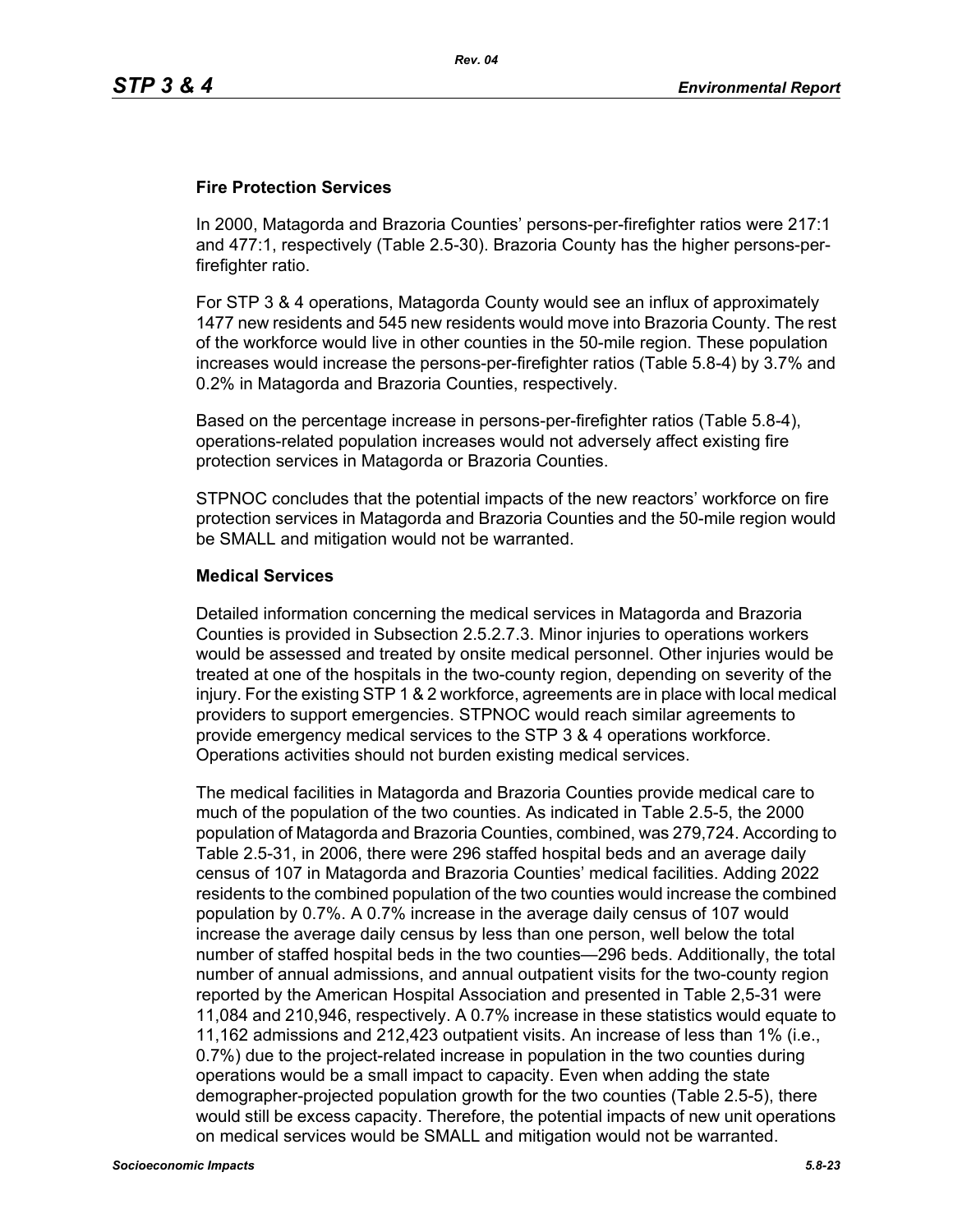### **Social Services**

This section focuses on the potential impacts of operations on the social and related services provided to disadvantaged segments of the population. This section is distinguished from environmental justice issues, which are discussed in Subsection 5.8.3.

The population influx likely would economically benefit the disadvantaged population served by the Texas Health and Human Services Commission and local governmental and nongovernmental organizations. The additional direct jobs would increase the number of indirect jobs that could be filled by currently unemployed workers, thus removing them from social services client lists. Many of these benefits would accrue to Matagorda County, where, because of the smaller economic base, the impact would be more noticeable. Increased property tax revenues resulting from homes and land purchased by the operations workforce could increase government-sponsored social service programs. Therefore, impacts would be positive and SMALL and not require mitigation.

### **5.8.2.2.8 Education**

STPNOC assumes that the new workforce would relocate to the 50-mile region with their families, increasing the population by approximately 4164 people. Approximately 60.7% would settle in Matagorda County, 22.4% in Brazoria County, and the remaining 16.9% will be distributed across the six other counties within the region (Table 4.4-1).

STPNOC conservatively estimates that in an operations workforce related population of 4,650, approximately 952 will be school-aged (Table 2.5-6). This would result in a 23% increase in school-aged population within the 50-mile region. Matagorda County would see the largest increase at 14% and the Brazoria County school population would increase by 5%. The remaining 4% would be distributed across the seven other counties within the 50-mile region. However, when spread over K-12 grades, it is unlikely this increase would be noticeable on class size, particularly since these children will attend schools that were losing the children of construction workers (Section 2.5).

Increased property tax revenues as a result of the increased population, and, in the case of Matagorda County, Palacios ISD, property taxes on the new reactors would fund additional teachers and additional facilities if necessary (Subsection 2.5.2.3). The remaining revenue tax monies not used by the school district would be collected by the state of Texas and combined with tax revenues from all other Texas counties. These monies would be redistributed to "property-poor" school districts throughout the state of Texas, determined annually by the Texas Legislature Texas Education Code Chapter 42 (Subsection 2.5.2.3).

The impact to the counties within the 50-mile region would be SMALL. The Matagorda County student population could increase by 14%, which would be a MODERATE impact on its education system and would require mitigation. Matagorda County is not planning to construct additional schools (Subsection 2.5.2.8). The quickest mitigation will be to hire additional teachers and move modular classrooms to existing schools.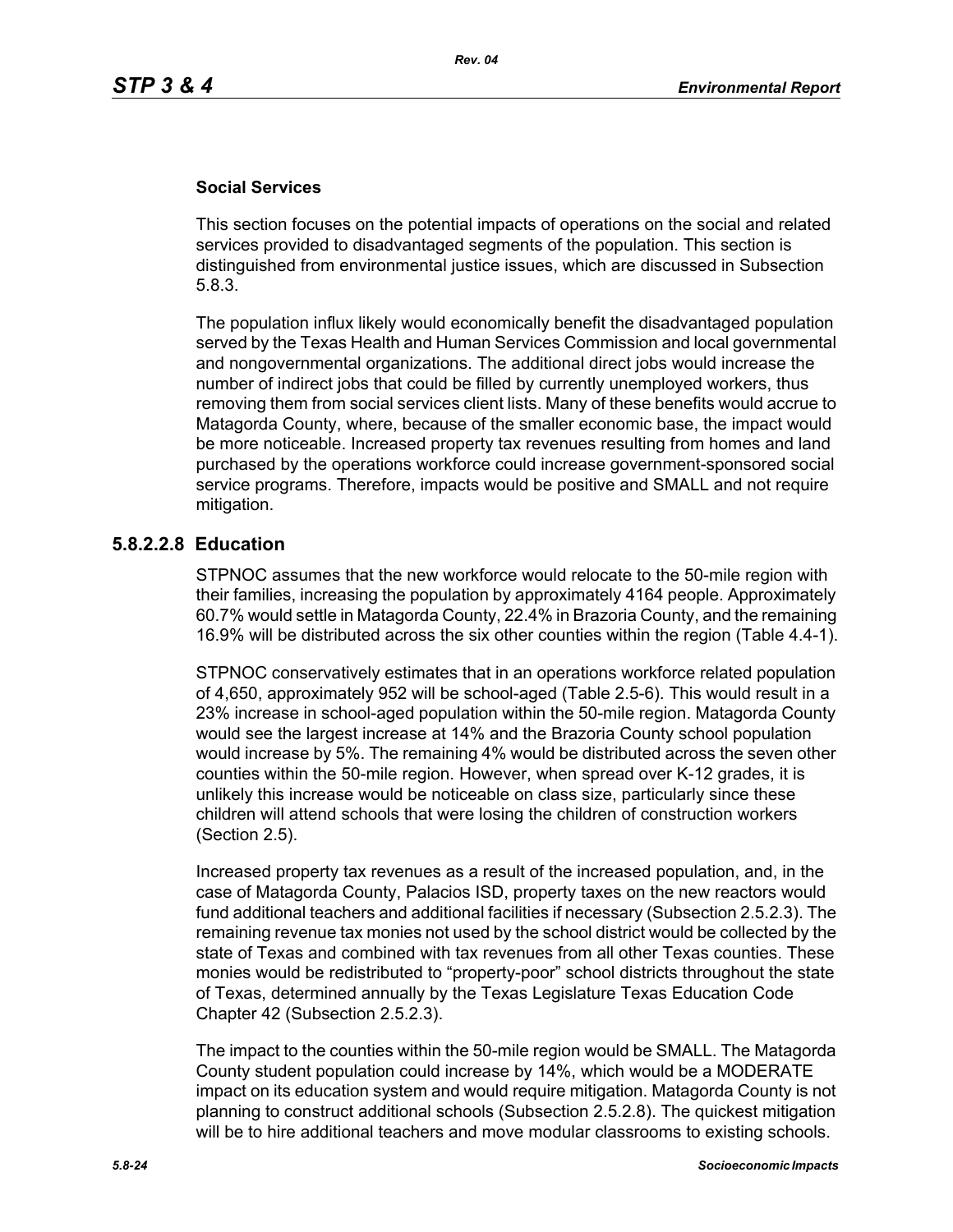Increased property tax revenues as a result of the increased population, and, in the case of Matagorda County, property taxes on the new reactors, would fund additional teachers and facilities for Palacios ISD. Bay City ISD, if determined by the Texas Legislature to be a "property-poor" school district, would be eligible for monies allocated by the state of Texas for any additional teachers or facilities (Subsection 2.5.2.3).

### **5.8.3 Environmental Justice**

Environmental justice refers to a federal policy under which each federal agency identifies and addresses, as appropriate, disproportionately high and adverse human health or environmental effects of its programs, policies, and activities on minority or low-income populations (Executive Order 12898, Reference 5.8-12). The NRC has a policy on the treatment of environmental justice matters in licensing actions (69 FR 52040), which states, "NRC believes that an analysis of disproportionately high and adverse impacts needs to be done as part of the agency's NEPA obligations to accurately identify and disclose all significant environmental impacts associated with a proposed action. Consequently, while the NRC is committed to the general goals of Executive Order 12898, it will strive to meet those goals through its normal and traditional NEPA review process."

STPNOC located minority and low-income populations within the 50-mile radius of the STP site (Figures 2.5-10 through 2.5-15). Nineteen census block groups, out of a total of 230, within the 50-mile radius have significant Black or African American populations. One block group has a significant Asian minority population and six block groups have a significant "some other race" population. Thirty census block groups within the 50-mile radius have significant Hispanic ethnicity populations. The closest of these groups is approximately 10 miles distant.

STPNOC evaluated whether the health or welfare of minority and low-income populations could be disproportionately adversely affected by potential operations impacts. STPNOC identified the most likely pathways by which adverse environmental impacts associated with the operation of new units at the STP site could affect human populations. As described earlier in Chapter 5, STPNOC analyzed potential operations impacts on land use, water, air, socioeconomics, ecological resources, health and safety, waste management, and cultural resources. STPNOC has identified SMALL impacts in all resources areas in the 50-mile radius, with the exception of socioeconomic impacts in Matagorda County. In Matagorda County, SMALL impacts were found in all socioeconomic resource areas except:

- Economy beneficial and MODERATE
- **Property tax revenue beneficial and MODERATE to LARGE**
- Transportation MODERATE at shift change during outages
- **Housing MODERATE to LARGE**
- Education MODERATE to LARGE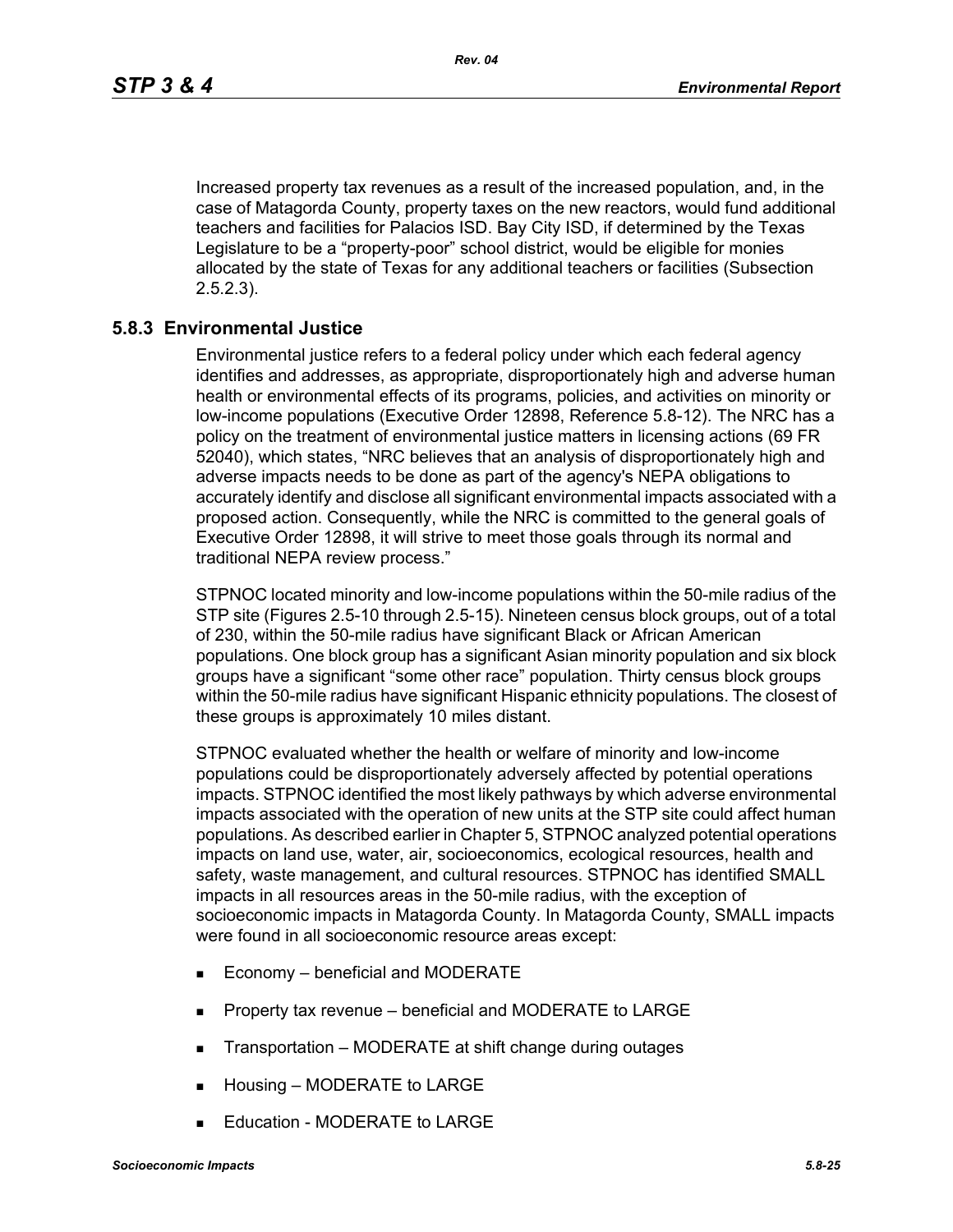Increased property tax revenues and their boost to the local economy are considered to be beneficial. Moderate increases in traffic would mostly affect people living along or traveling on FM 521 Road during morning and afternoon shift change. MODERATE impacts to housing are expected to be mitigated by new housing construction and should not affect homeowners or renters already residing in Matagorda County.

STPNOC also investigated the possibility of subsistence-living populations in the vicinity of the STP site by contacting local government officials, the staff of social welfare agencies, and businesses concerning unusual resource dependencies or practices that could result in potentially disproportionate impacts to minority and lowincome populations. STPNOC asked about minority, low-income, and migrant populations or locations of particular concern, and whether subsistence living conditions were evident. No one that was contacted reported such dependencies or practices, as subsistence agriculture, hunting, or fishing, through which the populations could be disproportionately adversely affected by the project.

In summary, no operations-related adverse health or environmental effects that would disproportionately affect minority or low-income populations were identified. Therefore, STPNOC concludes that impacts of operations of new nuclear units at the STP site on minority and low-income populations would be SMALL and mitigation would not be warranted.

### **5.8.4 References**

- 5.8-1 "2005 Annual Environmental Operating Report," South Texas Project Electric Generating Station, April 2005.
- 5.8-2 "Information on Levels of Environmental Noise Requisite to Protect Public Health and Welfare with an Adequate Margin of Safety," EPA (U.S. Environmental Protection Agency) March 1974, Pages B-1 and B-2. Available at http://www.nonoise.org/library/levels74/levels74.htm, accessed September 15, 2006.
- 5.8-3 "Construction Noise Hazard Alert," Center to Protect Worker's Rights, available at http://www.cpwr.com/hazpdfs/kfnoise.PDF, accessed April 17, 2007.
- 5.8-4 Code of Federal Regulations, Title 40, part 81, section 38, Designation of Areas for Air Quality Planning Purposes; Texas; Revised Geographical Designation of Certain Air Quality Control Regions.
- 5.8-5 Code of Federal Regulations, Title 40, part 50, National Primary and Secondary Ambient Air Quality Standards.
- 5.8-6 "State and County Quickfacts. Matagorda County, Texas and Brazoria County, Texas," USCB (U.S. Census Bureau) 2000. Available at http://factfinder.census. gov/, accessed May 16, 2007.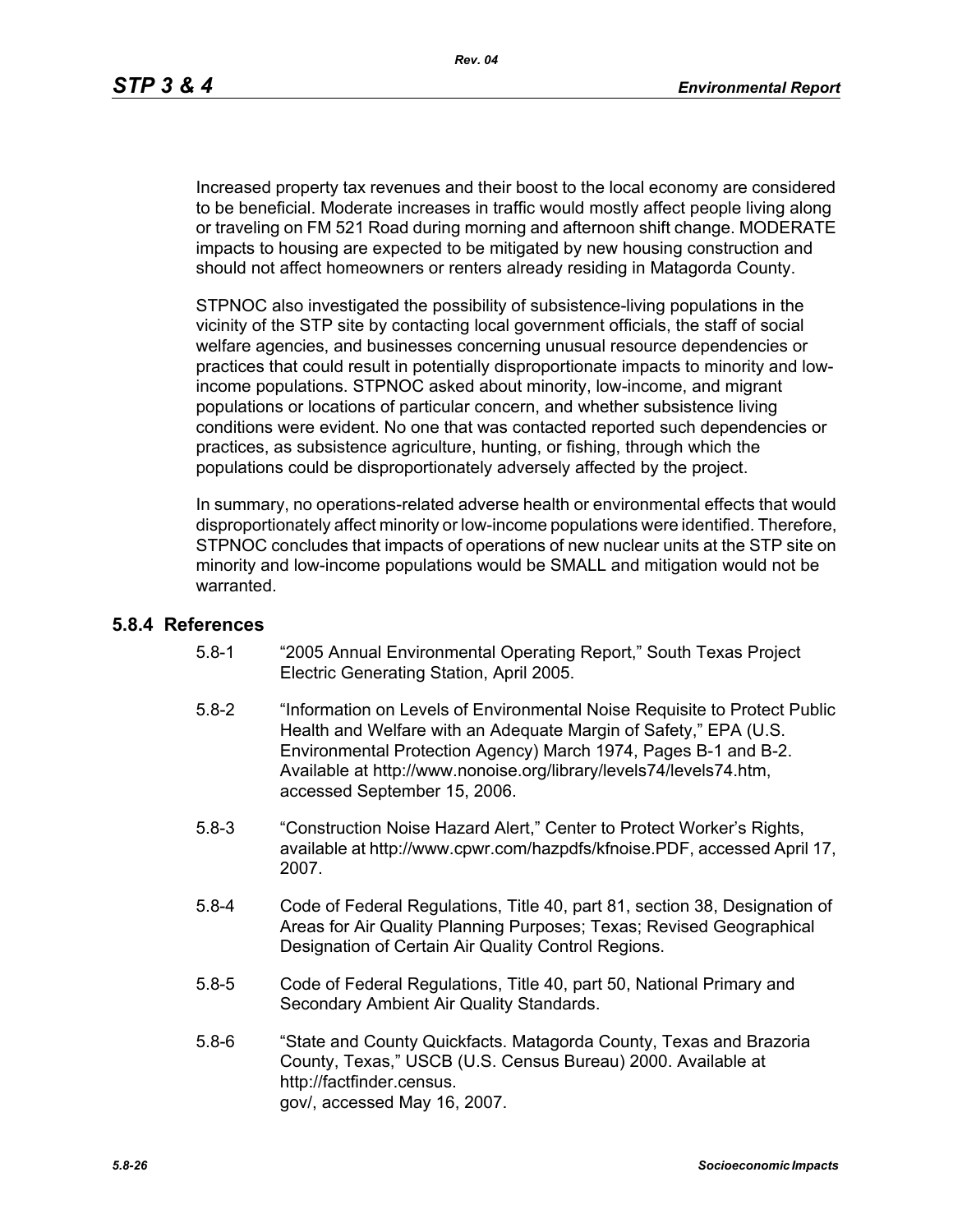- 5.8-7 "RIMS II Multipliers for Matagorda and Brazoria Counties, Texas," BEA (U.S. Bureau of Economic Analysis), U. S. Department of Commerce. Economic and Statistics Administration. Bureau of Economic Analysis, Washington, D.C., February 2, 2007.
- 5.8-8 "80th Texas Legislature: Biennial Revenue Estimate, 2008-2009." Texas Comptroller of Public Accounts, January 2007. Available at http://www. window.state.tx.us/taxbud/bre2008/BRE\_2008-09.pdf, accessed July 18, 2007.
- 5.8-9 Palacios Independent School District, 2007. Information from Herbert Ressler, Business Manager, Palacios ISD regarding tax abatement legislation. May 2007.
- 5.8-10 Texas Legislature Online, 2007. Status of House Bill (HB) 2994. Available at http://www.legis.state.tx.us/billlookup/History.aspx?LegSess=80R&Bill=H B2994, accessed June 22, 2007.
- 5.8-11 "Water on Tap: What You Need to Know," EPA (U.S. Environmental Protection Agency) EPA 815- K-03-007, Office of Water, Washington, DC, 2003.
- 5.8-12 Office of the President, Federal Actions To Address Environmental Justice in Minority Populations and Low-Income Populations, Executive Order 12898, February 11, 1994.
- 5.8-13 "Local Area Unemployment Statistics," BLS, 2007. Available at http://www. stats.bls.gov, accessed on February 5, 2007.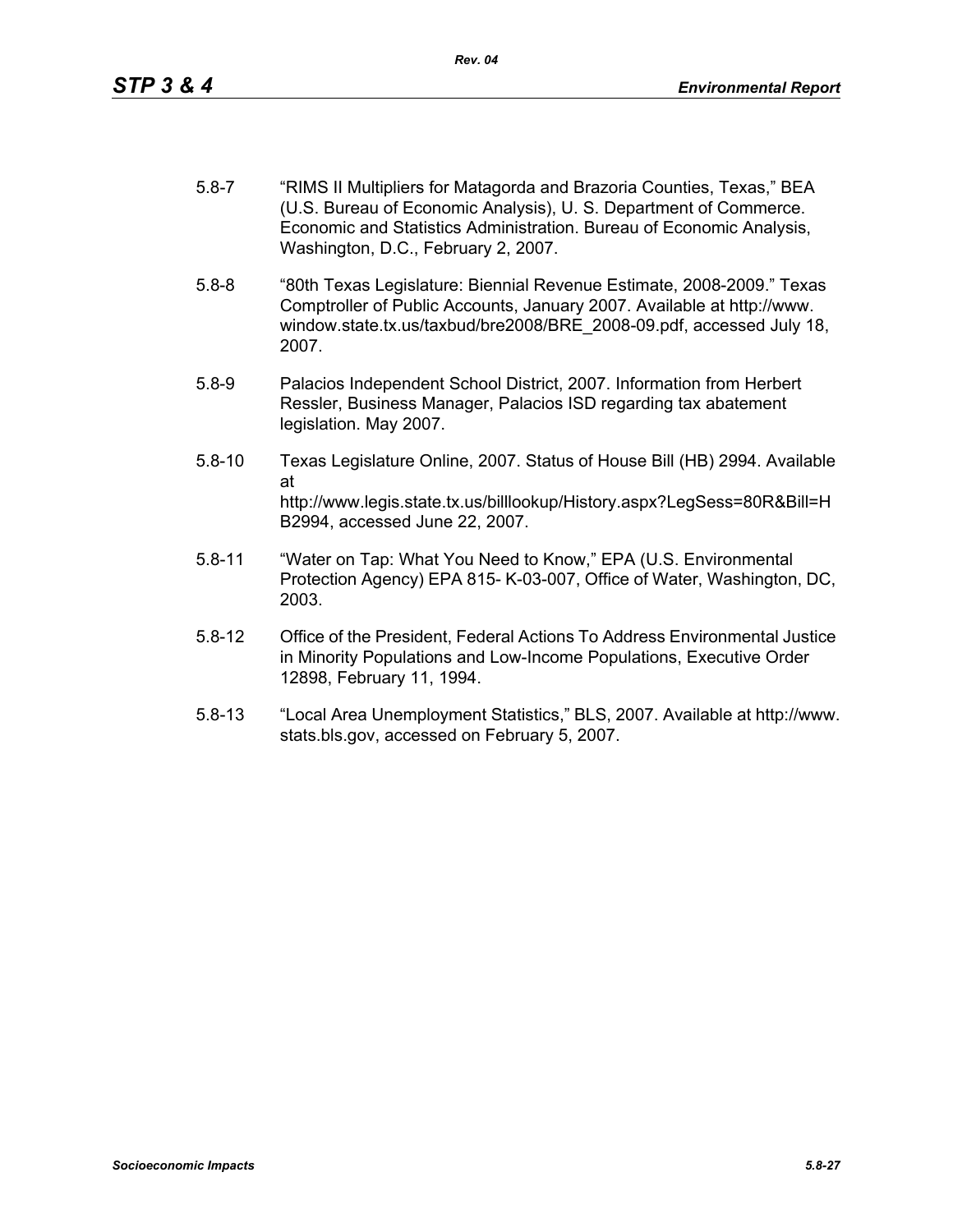| Demographic                                                                                | <b>ABWR</b><br>2 Units |
|--------------------------------------------------------------------------------------------|------------------------|
| <b>Operations Workforce Peak</b>                                                           | 888                    |
| Number of workers who migrate into the 50-mile radius                                      | 888                    |
| Indirect jobs $(888 \times 1.47)$                                                          | 1,305                  |
| Total number of jobs (direct plus indirect)                                                | 2,193                  |
| 2005 unemployed in the two counties 1                                                      | 8,870                  |
| 2005 unemployment rate in the two counties                                                 | 5.9%                   |
| Total number of indirect jobs as a percent of unemployed population in two-<br>county area | 14.7%                  |
| $\overline{1}$ . Deference E.O. 12                                                         |                        |

# **Table 5.8-1 Direct and Indirect Employment**

Reference 5.8-13.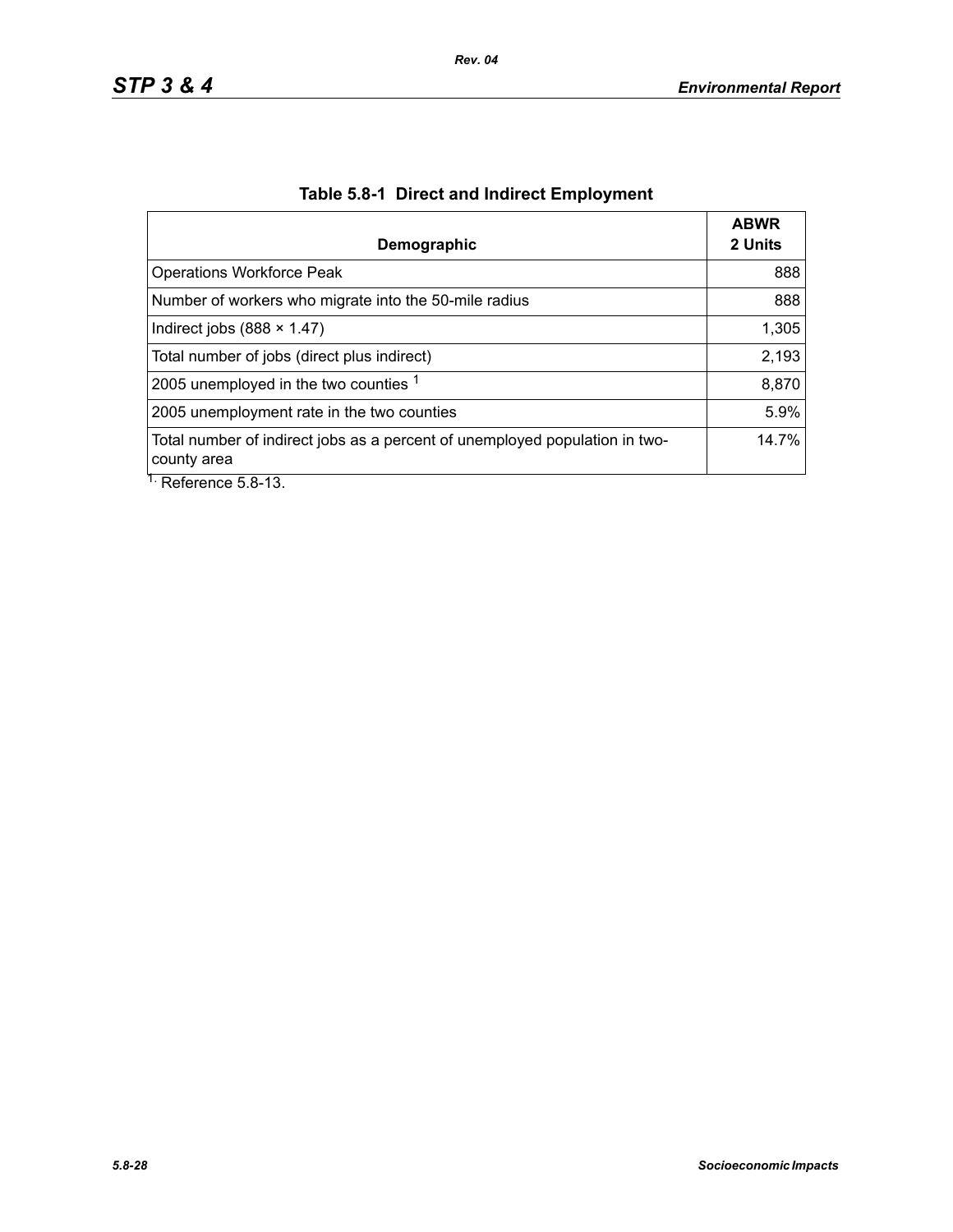### **Table 5.8-2 Estimated Sales Tax Impacts of Expenditures For Goods & Services During Operation of STP Units 3 & 4**

| <b>Summary of Estimated Operations Expenditures:</b>                 |                       |                       |                    | <b>Estimated Amount</b> |                                                                      |                  |                                              |                  |  |
|----------------------------------------------------------------------|-----------------------|-----------------------|--------------------|-------------------------|----------------------------------------------------------------------|------------------|----------------------------------------------|------------------|--|
| <b>Total Annual Expenditures</b>                                     |                       |                       |                    | \$60,000,000            |                                                                      |                  |                                              |                  |  |
| <b>Estimated Proportion Spent Locally</b>                            |                       |                       |                    | 20%                     |                                                                      |                  |                                              |                  |  |
| <b>Estimated Annual Local Expenditures</b>                           |                       |                       |                    | \$12,000,000            |                                                                      |                  |                                              |                  |  |
| Estimated Annual Impacts to Texas Sales Tax Revenues <sup>1</sup>    |                       |                       |                    |                         |                                                                      |                  |                                              |                  |  |
| State sales tax revenues, 2006 <sup>2</sup>                          |                       |                       |                    |                         | \$18,275,209,754                                                     |                  |                                              |                  |  |
| State sales tax rate <sup>3</sup>                                    |                       |                       |                    |                         |                                                                      | 6.25%            |                                              |                  |  |
| Ownership                                                            |                       |                       |                    |                         |                                                                      |                  |                                              |                  |  |
| Scenario:                                                            | 44% Private Ownership |                       |                    | 60% Private Ownership   | 80% Private Ownership<br>100% Private Ownership                      |                  |                                              |                  |  |
| Assumes 100% of                                                      |                       | % of 2006             |                    | % of 2006               | % of 2006<br>% of 2006                                               |                  |                                              |                  |  |
| Expenditures                                                         | <b>State Sales</b>    | <b>Sales Tax</b>      | <b>State Sales</b> | <b>Sales Tax</b>        | <b>State Sales</b>                                                   | <b>Sales Tax</b> | <b>State Sales</b>                           | <b>Sales Tax</b> |  |
| Subject To State Tax                                                 | Tax                   | <b>Revenues</b>       | Tax                | <b>Revenues</b>         | Tax                                                                  | <b>Revenues</b>  | Tax                                          | <b>Revenues</b>  |  |
| <b>State Sales Tax</b>                                               | \$1,650,000           | 0.009%                | \$2,250,000        | 0.012%                  | \$3,000,000                                                          | 0.016%           | \$3,750,000                                  | 0.021%           |  |
|                                                                      |                       |                       |                    |                         | Estimated Annual Impacts to Bay City Sales Tax Revenues <sup>1</sup> |                  |                                              |                  |  |
| Bay City sales tax revenues, 2005 <sup>4</sup>                       |                       |                       |                    |                         |                                                                      | \$3,681,595      |                                              |                  |  |
| Bay City sales tax rate <sup>5</sup>                                 |                       |                       |                    |                         |                                                                      | 2.0%             |                                              |                  |  |
| <b>Ownership</b><br>Scenario:                                        | 44% Private Ownership |                       |                    | 60% Private Ownership   |                                                                      |                  | 80% Private Ownership 100% Private Ownership |                  |  |
| % of Expenditures                                                    |                       | % of 2005             |                    | % of 2005               |                                                                      | % of 2005        |                                              | % of 2005        |  |
| <b>Subject to Bay City</b>                                           | <b>Bay City</b>       | <b>Sales Tax</b>      | <b>Bay City</b>    | <b>Sales Tax</b>        | <b>Bay City</b>                                                      | <b>Sales Tax</b> | <b>Bay City</b>                              | <b>Sales Tax</b> |  |
| <b>Sales Tax</b>                                                     | <b>Sales Tax</b>      | <b>Revenues</b>       | <b>Sales Tax</b>   | <b>Revenues</b>         | <b>Sales Tax</b>                                                     | <b>Revenues</b>  | <b>Sales Tax</b>                             | <b>Revenues</b>  |  |
| 100.00%                                                              | \$105,600             | 2.9%                  | \$144,000          | 3.9%                    | \$192,000                                                            | 5.2%             | \$240,000                                    | 6.5%             |  |
| 90.00%                                                               | \$95,040              | 2.6%                  | \$129,600          | 3.5%                    | \$172,800                                                            | 4.7%             | \$216,000                                    | 5.9%             |  |
| 80.00%                                                               | \$84,480              | 2.3%                  | \$115,200          | 3.1%                    | \$153,600                                                            | 4.2%             | \$192,000                                    | 5.2%             |  |
| 70.00%                                                               | \$73,920              | 2.0%                  | \$100,800          | 2.7%                    | \$134,400                                                            | 3.7%             | \$168,000                                    | 4.6%             |  |
| 60.00%                                                               | \$63,360              | 1.7%                  | \$86,400           | 2.3%                    | \$115,200                                                            | 3.1%             | \$144,000                                    | 3.9%             |  |
| 50.00%                                                               | \$52,800              | 1.4%                  | \$72,000           | 2.0%                    | \$96,000                                                             | 2.6%             | \$120,000                                    | 3.3%             |  |
| 40.00%                                                               | \$42,240              | 1.1%                  | \$57,600           | 1.6%                    | \$76,800                                                             | 2.1%             | \$96,000                                     | 2.6%             |  |
| 30.00%                                                               | \$31,680              | 0.9%                  | \$43,200           | 1.2%                    | \$57,600                                                             | 1.6%             | \$72,000                                     | 2.0%             |  |
| 20.00%                                                               | \$21,120              | 0.6%                  | \$28,800           | 0.8%                    | \$38,400                                                             | 1.0%             | \$48,000                                     | 1.3%             |  |
| 10.00%                                                               | \$10,560              | 0.3%                  | $\sqrt{$14,400}$   | 0.4%                    | \$19,200                                                             | 0.5%             | \$24,000                                     | 0.7%             |  |
|                                                                      |                       |                       |                    |                         | Estimated Annual Impacts to Palacios Sales Tax Revenues <sup>1</sup> |                  |                                              |                  |  |
| Palacios sales tax revenues, 2005 <sup>6</sup>                       |                       |                       |                    |                         | \$219,500                                                            |                  |                                              |                  |  |
| Palacios sales tax rate <sup>5</sup>                                 |                       |                       |                    |                         |                                                                      | 2.0%             |                                              |                  |  |
| Ownership<br>Scenario:                                               |                       | 44% Private Ownership |                    | 60% Private Ownership   | 80% Private Ownership                                                |                  | 100% Private Ownership                       |                  |  |
| % of Expenditures                                                    |                       | % of 2005             |                    | % of 2005               |                                                                      | % of 2005        |                                              | % of 2005        |  |
| <b>Subject to Palacios</b>                                           | <b>Palacios</b>       | <b>Sales Tax</b>      | <b>Palacios</b>    | <b>Sales Tax</b>        | <b>Palacios</b>                                                      | <b>Sales Tax</b> | <b>Palacios</b>                              | <b>Sales Tax</b> |  |
| <b>Sales Tax</b>                                                     | <b>Sales Tax</b>      | <b>Revenues</b>       | <b>Sales Tax</b>   | <b>Revenues</b>         | <b>Sales Tax</b>                                                     | <b>Revenues</b>  | <b>Sales Tax</b>                             | <b>Revenues</b>  |  |
| 100.00%                                                              | \$105,600             | 48.1%                 | \$144,000          | 65.6%                   | \$192,000                                                            | 87.5%            | \$240,000                                    | 109.3%           |  |
| 90.00%                                                               | \$95,040              | 43.3%                 | \$129,600          | 59.0%                   | \$172,800                                                            | 78.7%            | \$216,000                                    | 98.4%            |  |
| 80.00%                                                               | \$84,480              | 38.5%                 | \$115,200          | 52.5%                   | \$153,600                                                            | 70.0%            | \$192,000                                    | 87.5%            |  |
| 70.00%                                                               | \$73,920              | 33.7%                 | \$100,800          | 45.9%                   | \$134,400                                                            | 61.2%            | \$168,000                                    | 76.5%            |  |
| 60.00%                                                               | \$63,360              | 28.9%                 | \$86,400           | 39.4%                   | \$115,200                                                            | 52.5%            | \$144,000                                    | 65.6%            |  |
| 50.00%                                                               | \$52,800              | 24.1%                 | \$72,000           | 32.8%                   | \$96,000                                                             | 43.7%            | \$120,000                                    | 54.7%            |  |
| 40.00%                                                               | \$42,240              | 19.2%                 | \$57,600           | 26.2%                   | \$76,800                                                             | 35.0%            | \$96,000                                     | 43.7%            |  |
| 30.00%                                                               | \$31,680              | 14.4%                 | \$43,200           | 19.7%                   | \$57,600                                                             | 26.2%            | \$72,000                                     | 32.8%            |  |
| 20.00%                                                               | \$21,120              | 9.6%                  | \$28,800           | 13.1%                   | \$38,400                                                             | 17.5%            | \$48,000                                     | 21.9%            |  |
| 10.00%                                                               | \$10,560              | 4.8%                  | \$14,400           | 6.6%                    | \$19,200                                                             | 8.7%             | \$24,000                                     | 10.9%            |  |
| $1.$ Note: Assumes that these expenditures are subject to sales tax. |                       |                       |                    |                         |                                                                      |                  |                                              |                  |  |

Note: Assumes that these expenditures are subject to sales tax.

<span id="page-28-0"></span>2. Reference 2.5-25

3. Reference 2.5-27

4. Reference 2.5-46

<span id="page-28-1"></span>5. Reference 2.5-30

<sup>6.</sup> Reference 2.5-109 [City of Palacios 2007-2008 Annual Budget, Approved 09/18/2007]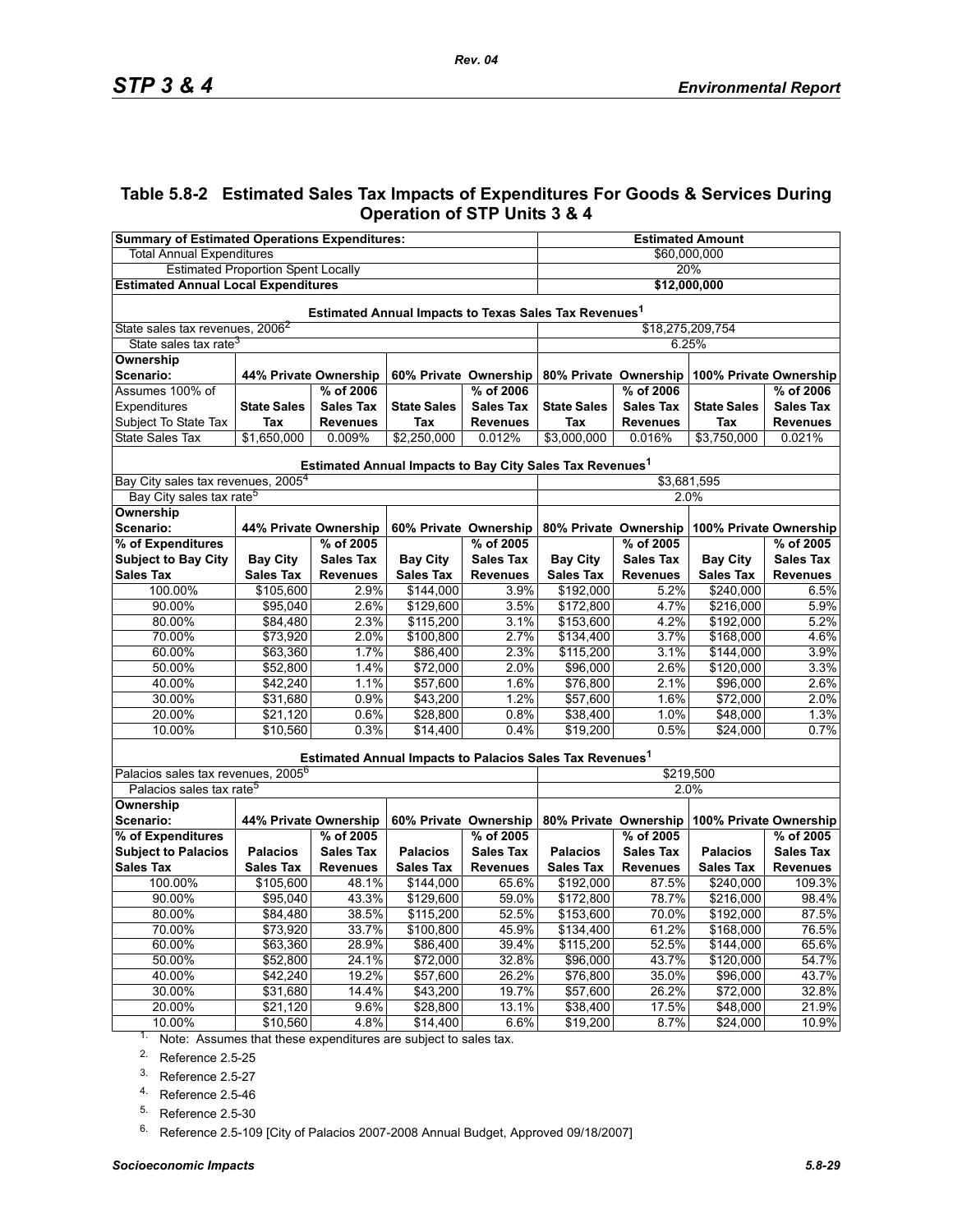### **Table 5.8-3 Police Protection in the Two Counties of Interest, Adjusted for the Operations Workforce and Associated Population Increase**

*Rev. 04*

| County          | Total<br><b>Population</b><br>in 2000 | <b>Additional</b><br><b>Population</b><br>Due to New<br><b>Plant</b><br><b>Operations</b> | <b>Total</b><br><b>Population</b> | <b>Police</b><br><b>Protection</b><br>in 2002 | <b>Operations</b><br><b>Workforce-</b><br><b>Adjusted</b><br>Persons-<br>per-Police<br><b>Personnel</b><br>Ratio | <b>Percent</b><br>Increase from<br>2000 Persons-<br>per-Police<br><b>Personnel</b><br><b>Ratio</b> |
|-----------------|---------------------------------------|-------------------------------------------------------------------------------------------|-----------------------------------|-----------------------------------------------|------------------------------------------------------------------------------------------------------------------|----------------------------------------------------------------------------------------------------|
| Matagorda       | 37,957                                | 1,477                                                                                     | 39,434                            | 100                                           | 394:1                                                                                                            | 3.7                                                                                                |
| <b>Brazoria</b> | 241,767                               | 545                                                                                       | 242,312                           | 578                                           | 419:1                                                                                                            | 0.3                                                                                                |

Source: Table 2.5-30 Police and Fire Protection

## **Table 5.8-4 Fire Protection in the Two Counties of Interest, Adjusted for the Operations Workforce and Associated Population Increase**

| County          | <b>Total</b><br><b>Population</b><br>In 2000 | <b>Additional</b><br><b>Population Due</b><br>to New Plant<br><b>Operations</b> | Total<br><b>Population</b> | <b>Firefighters</b><br>(Full time<br>and<br><b>Volunteer)</b><br>in 2007 | <b>Operations</b><br><b>Workforce-</b><br><b>Adjusted</b><br>Persons-<br>per-<br>Firefighter<br>Ratio | <b>Percent</b><br>Increase from<br><b>Current</b><br>Persons-per-<br>Firefighter<br>Ratio |
|-----------------|----------------------------------------------|---------------------------------------------------------------------------------|----------------------------|--------------------------------------------------------------------------|-------------------------------------------------------------------------------------------------------|-------------------------------------------------------------------------------------------|
| Matagorda       | 37,957                                       | 1,477                                                                           | 39,434                     | 175                                                                      | 225:1                                                                                                 | 3.7                                                                                       |
| <b>Brazoria</b> | 241,767                                      | 545                                                                             | 242,312                    | 507                                                                      | 478:1                                                                                                 | 0.2                                                                                       |

Source: Table 2.5-30 Police and Fire Protection